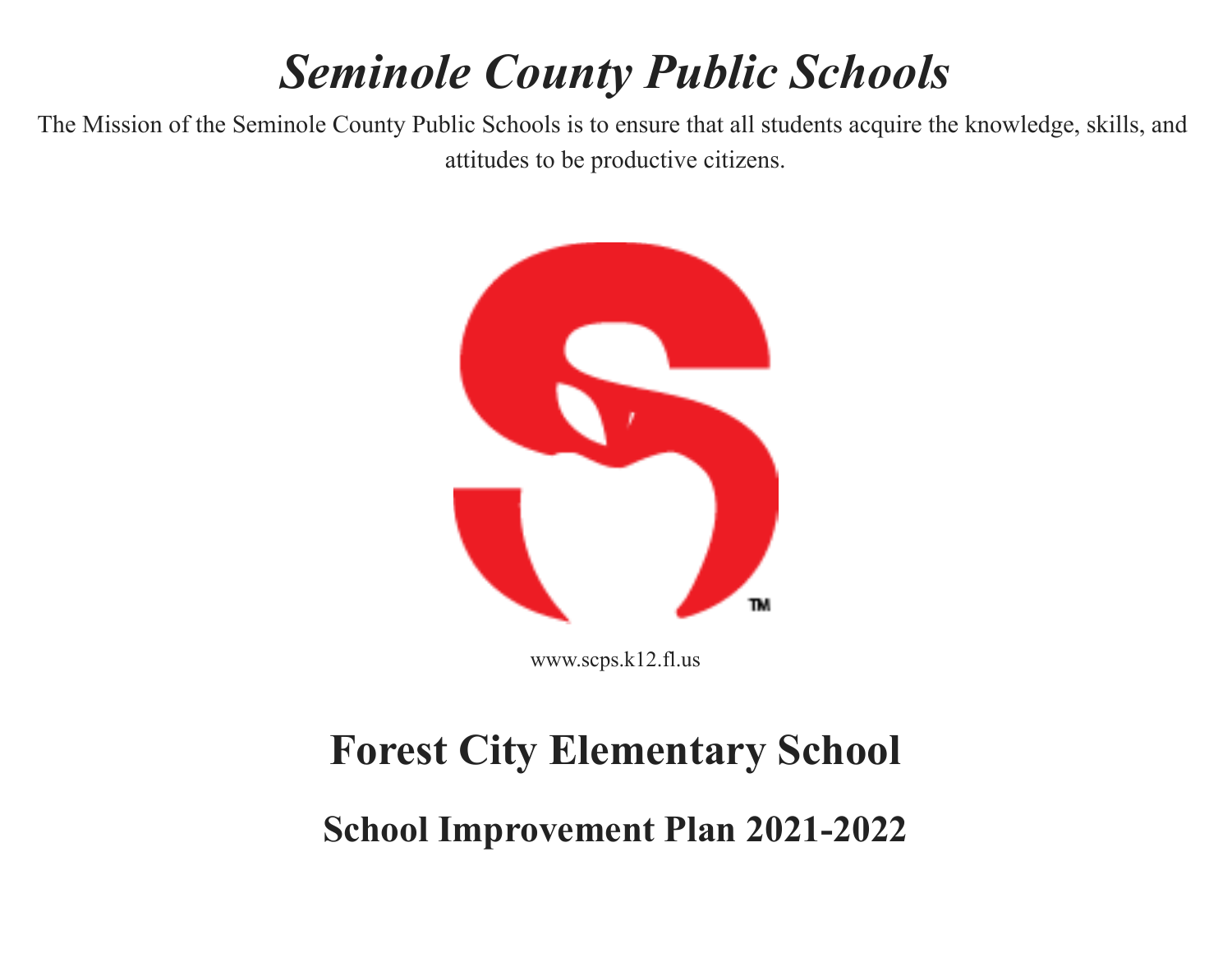#### **Purpose and Outline of the SIP**

The SIP is intended to be the primary artifact used by every school with stakeholders to review data, set goals, create an action plan and monitor progress. A corollary at the district level is the Strategic Plan, designed to help district leadership make the necessary connections between school and district system initiatives. The Florida Department of Education encourages schools to use the SIP as a "living document" by continually updating, refining and using the plan to guide their work throughout the year.

#### **School Information**

#### **Provide the school's mission statement**

The Forest City Elementary School community is dedicated to preparing all students to become lifelong learners in a safe and caring educational environment.

#### **Provide the school's vision statement**

To develop a growth mindset, ensure rigorous instruction, and build positive relationships within our school culture that will lead to academic growth in every student.

#### Describe how the school involved parents and the community in developing this plan and how it will be shared with all stakeholders and in a language **parents can understand.**

The School Improvement Plan is shared with SAC and PTO members. Suggestions are taken and stakeholders have the opportunity to add their input and recommendations where possible. Items will be shared through school messenger, Facebook Live and Zoom meetings.

#### Describe how the school works at building positive relationships with families to increase involvement, including efforts to communicate the school's mission **and vision, and keep parents informed of their child's progress.**

Teachers and administrators use multiple strategies to contact families, including but not limited to, (1) contacting families prior to the start of school to welcome the students to the new school year, (2) inviting families to curriculum nights and open house meetings to meet teachers and school staff and to learn about the curriculum, (3) providing access to school grades, progress monitoring data and other relevant achievement information through the SCPS Skyward Family Access Portal, (4) ensuring students show evidence of "owning their data" and scheduling student led conferences as applicable, (5) inviting families to participate in SAC and PTO Boards, (6) inviting families to attend PTO meetings and participate in school related events, (7) using multiple genres of social networking, as well as sending electronic/paper-based newsletters to families on a regular basis, (8) advertising events on school marquees, (9) and numerous other out-reach strategies developed by school staff.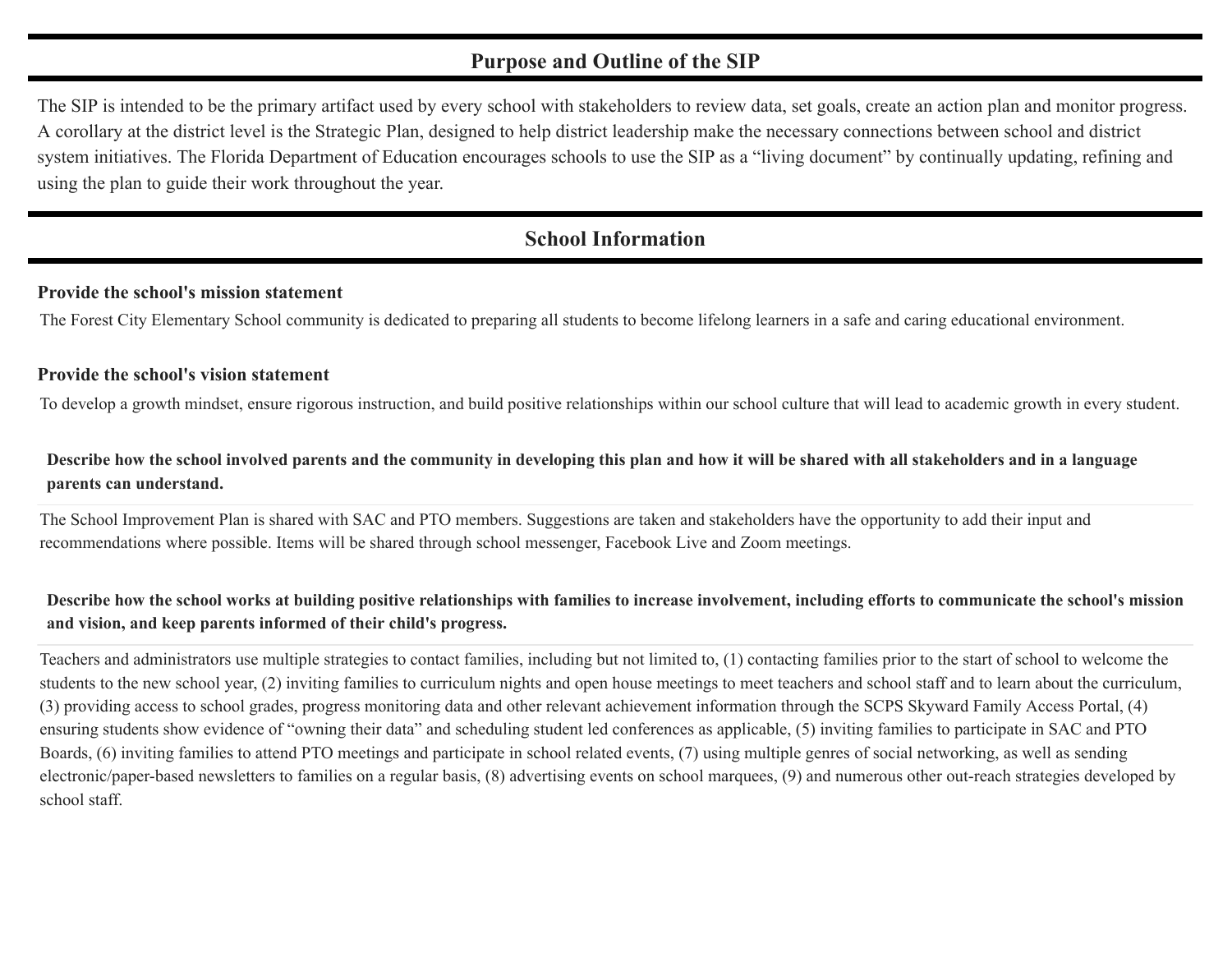#### **Supportive Environment**

#### **Describe how the school addresses building a positive school culture and environment. Include how the school culture and environment will impact positive student experiences. (e.g. PBS supports)**

Forest City Elementary believes in getting its stakeholders involved to create a positive school culture and environment. Parent involvement and communication are key components when working to achieve this sense of family and culture. Establishing relationships through various activities, such as Family Engagement Events, before/after school programs, clubs, parent/teacher conferences, as well as daily communication in regard to student achievement. There are several educational opportunities for parents and families to learn about the things that take place at FCE. Parents provide input as to their needs at home and here at school. Students are recognized with awards for their behavior, both in the classroom and school wide. Teachers have access to resources within the school Hootie Store, where they can take what they need to reward students at their discretion. Incentives are many times not limited to just these items, but also extends to experiences provided by the teacher or administration at FCE. There is a student of the week each week, as well as a student of the month. The student of the month is an opportunity that extends home to the family and is supported by a few of our local business partners. if behavior is interfering with the learning experiences of the student(s), there are several support systems available for student, family, and teacher. Each school has a District Mental Health AND School Counselor that can assist with things that may be going on personally and as a family. Forest City also has a W.I.S.E Owls program for those students who may have been identified as at risk (risk defined as needs of each student on a case-by-case basis) and includes the mentoring of students by teachers at FCE. Forest City also started a Girls on the Run Club this year, which focuses on fitness and building the confidence of young ladies and bringing out their leadership abilities. Through the relationships that are created, students, parents, and teachers will work together to create an atmosphere of creativity, positivity, and accountability- both academically and behaviorally. Forest City is not only teaching academic skills, but also life skills.

#### **Identify stakeholders and their role in promoting a positive culture and environment at the school. Stakeholder groups may include teachers, students, and families of students, volunteers, and school board members. Broad stakeholder groups include early childhood providers, community colleges and universities, social services, and business partners.**

Forest City Elementary stakeholders include parents, students, teachers, community partners, and community members. Parents are the foundational stakeholder for students here at FCE. It is important for that relationship to be established with every parent. With this commitment by teachers, Forest City can support the needs of every student. These needs may vary from educational, behavioral, nourishment, mental health support, clothes, or extracurricular. FCE Staff, not just teachers are responsible and stakeholders for both the students and parents. The staff at Forest City elementary is committed to providing each student with a safe and equitable education. Staff is also responsible for helping the parents to understand the expectations of the students and the teamwork needed to facilitate higher level learning. Parents can reach out to teachers or support staff for any additional support they may need to help their own child. This even includes District Level Support, as Title 1 is a main component and resources are available from the district. Family Engagement is an opportunity where all stakeholders can become involved in the positive culture. Forest City prides itself on including as many stakeholders as possible when creating our various events. Most of the time, these events will bring in various community members to help but has been limited due to recent COVID protocols. Facilities are also rented to a local church, gaining their support for students, and providing resources for learning. Business partners are frequently sponsoring our luncheons for student achievement, as well as spirit nights. FCE has invited local universities to take part in these events as well. The community is interdependent regarding school, families, and learning here at Forest City Elementary.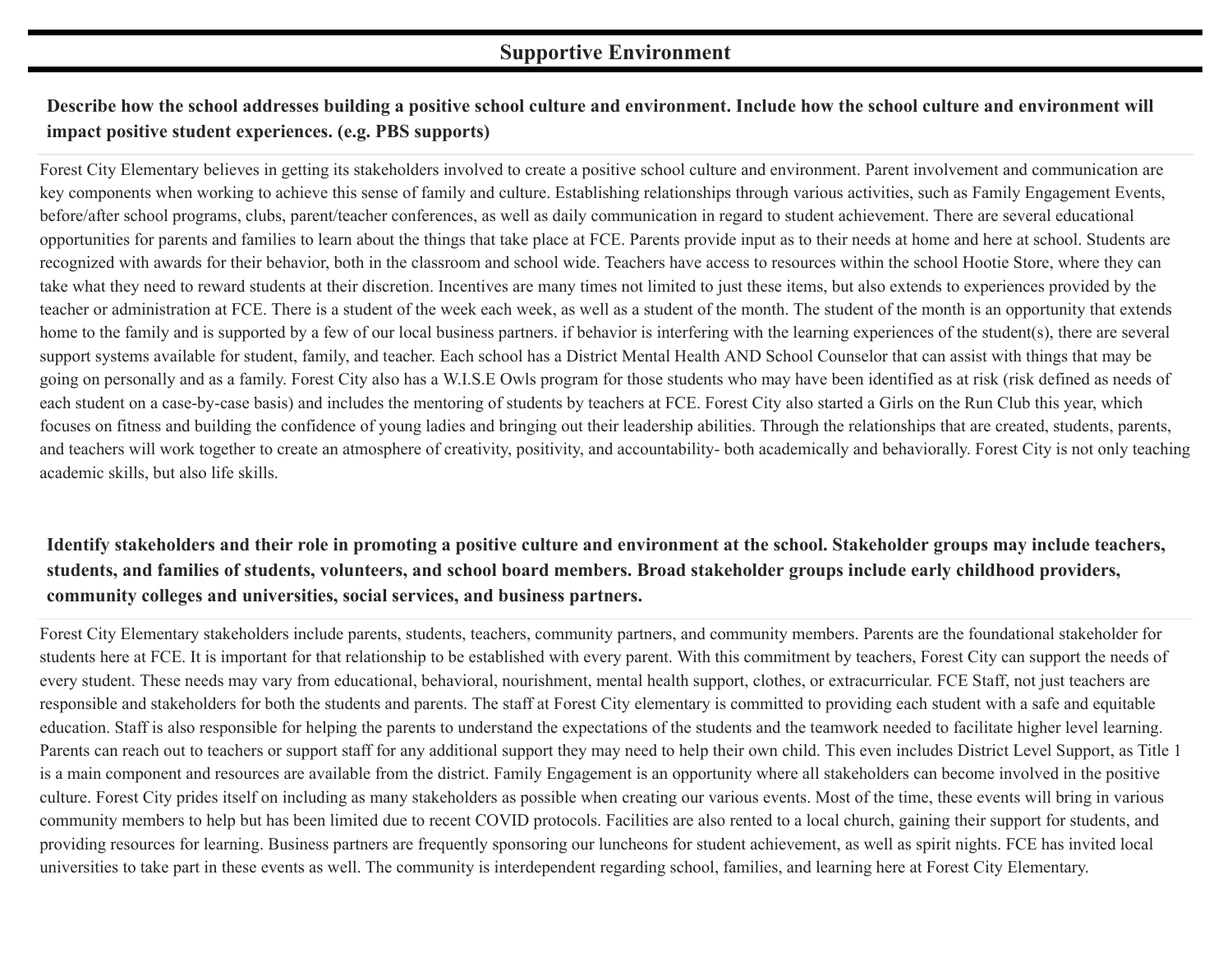#### Describe how the school ensures the social-emotional needs of all students are being met, which may include providing counseling, mentoring and other **pupil services.**

The school ensures that the social-emotional needs of all students are being met by teacher referral for intervention. The guidance team meets students and families and makes referrals for outside agencies. Ongoing in-house intervention and support is also provided. Small group and individual counseling is available based on need from the guidance team. The MTSS team meets with teachers to address ongoing and new behavioral/social-emotional needs/concerns for all students.

Describe the school's early warning system/school wide tiered model and provide a list of the early warning indicators used in the system. This list shall include the following: Attendance below 90 percent, regardless of whether absence is excused or a result of out-of-school suspension One or more suspensions, whether in school or out of school Behavior Course failure in English Language Arts or mathematics during any grading period A Level 1 score on the statewide, standardized assessments in English Language Arts or mathematics, or, for students in grades K-3, a substantial reading deficiency **under section 1008.25(5)(a), F.S.**

The school has a Multi-Tiered System of Supports (MTSS) core problem solving team, comprised of members with expertise in academic and behavioral domains. The MTSS team utilizes the continuous problem solving process to identify students who are at-risk in academics and/or behavior and conducts root cause analysis to determine why the problem is occurring. The MTSS core problem solving team utilizes a student performance data management system to view aggregated student data. To aid in recognizing early school disengagement, the MTSS core problem solving team utilizes an early warning identification system and digitized response to intervention process. Student data are aggregated to form a predictive analytic risk score configuration, comprised of indicators that flag a student at risk of graduation (attendance, misconduct, course failure, mobility, grade point average, overage, and retention). To identify at-risk students in compliance with 1001.42, F.S., elementary and middle schools utilize an early warning identification report. This report specifically identifies students who meet two or more at-risk indicators (attendance below 90 percent, one or more in school or out of school suspensions, course failure in English Language Arts or Mathematics, and Level 1 score on statewide, standardized assessments in English Language Arts or Mathematics OR a substantial reading deficiency in Kindergarten through.3rd grade – Tier iii Reading Intervention Plan). In addition, the report includes each student's early warning risk score. From this report, schools drill down on the student identification number to obtain more specified data in order to inform root cause analysis. Additionally from this report, schools schedule and monitor parent meeting invitations.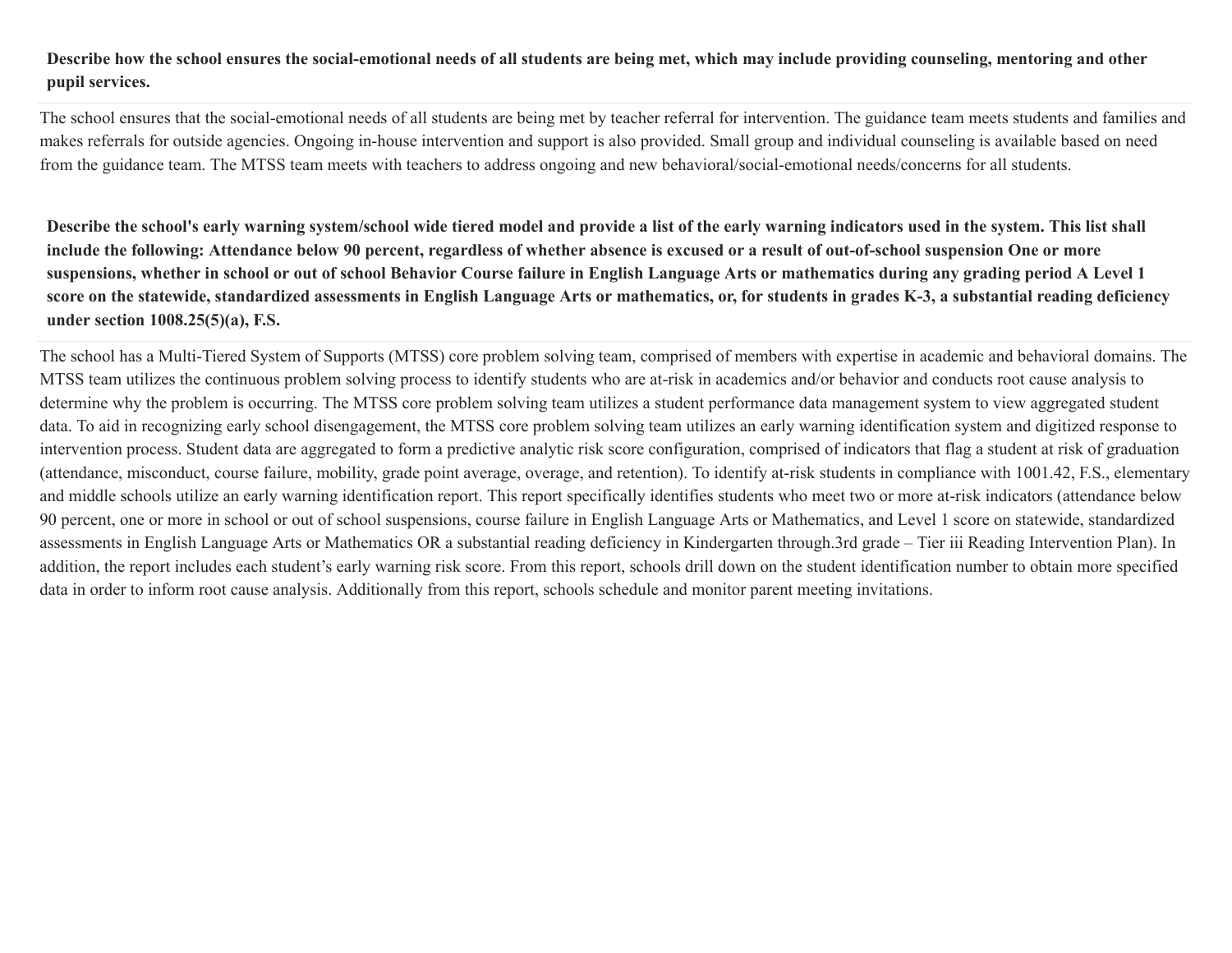## **List the members of the leadership team.**

| <b>Name</b>             | <b>Title</b>               | Email                           | <b>Responsibilities</b>                                                |  |  |
|-------------------------|----------------------------|---------------------------------|------------------------------------------------------------------------|--|--|
| Joseph A. Avellino      | Principal                  | Joseph Avellino@scps.k12.fl.us  | <b>Instructional Leader</b>                                            |  |  |
| <b>TBD</b>              | <b>Assistant Principal</b> |                                 | <b>Instructional Leader</b>                                            |  |  |
| <b>Brandon Thompson</b> | <b>SAM</b>                 | Brandon thompson@scps.k12.fl.us | Discipline, Title 1 Compliance, Business Partners, MTSS,<br>Facilities |  |  |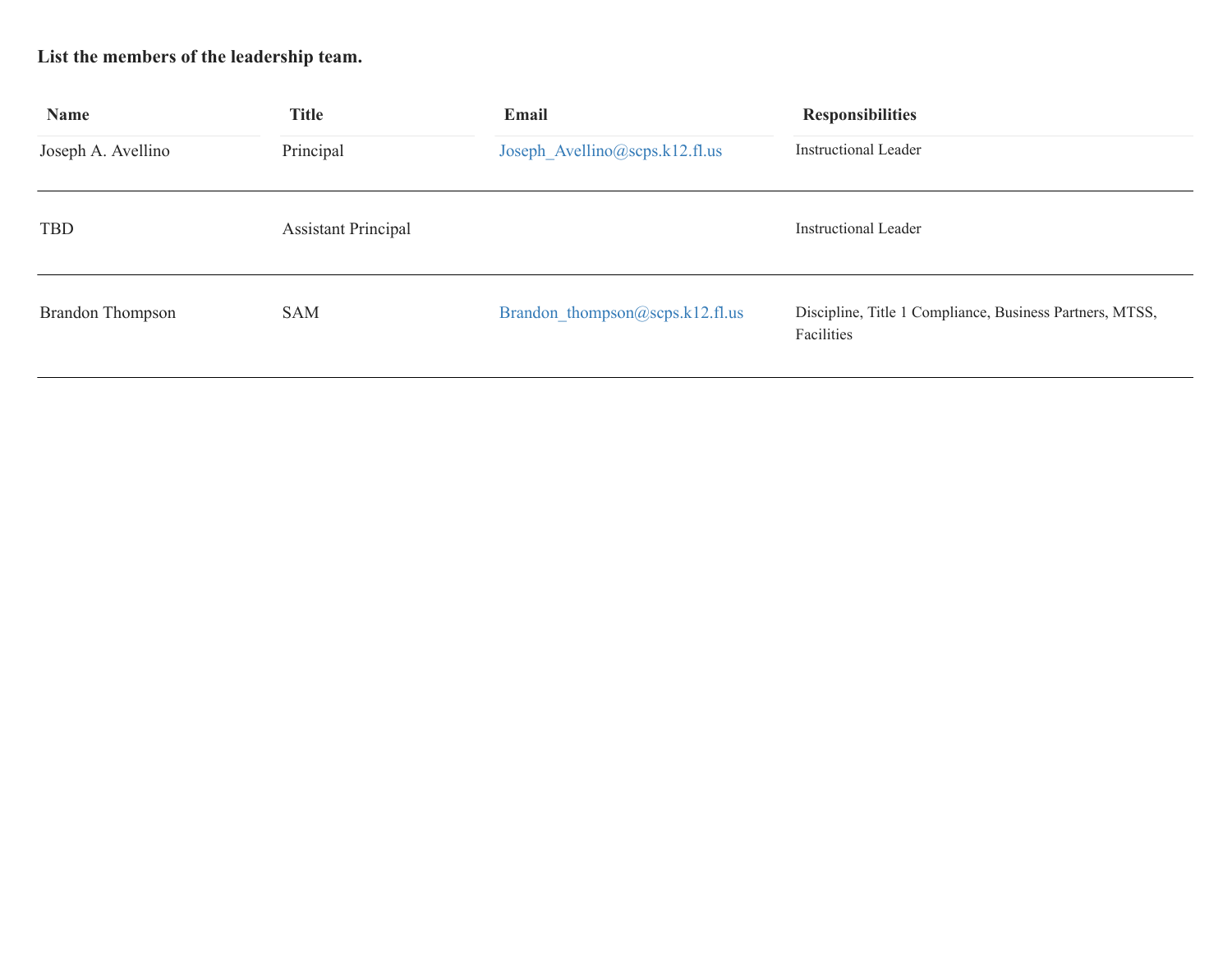## **List the members of the literacy leadership team.**

| <b>Name</b>     | <b>Title</b>               | Email                              | <b>Responsibilities</b>            |
|-----------------|----------------------------|------------------------------------|------------------------------------|
| Amanda Baptist  | <b>Instructional Coach</b> | Amanda Baptist@scps.k12.fl.us      | Math/Science k-5, MTSS, iReady     |
| Karen Tittle    | <b>Instructional Coach</b> | Karen Hilley-Tittle@scps.k12.fl.us | ELA 3-5, MTSS                      |
| Cindy Rosenberg | <b>Instructional Coach</b> | Cindy Rosenberg@scps.k12.fl.us     | ELA k-2, MTSS                      |
| Ashlay Moore    | School Counselor           | Mooreaz $2(a)$ scps.k12.fl.us      | Student Study, MTSS, Mental Health |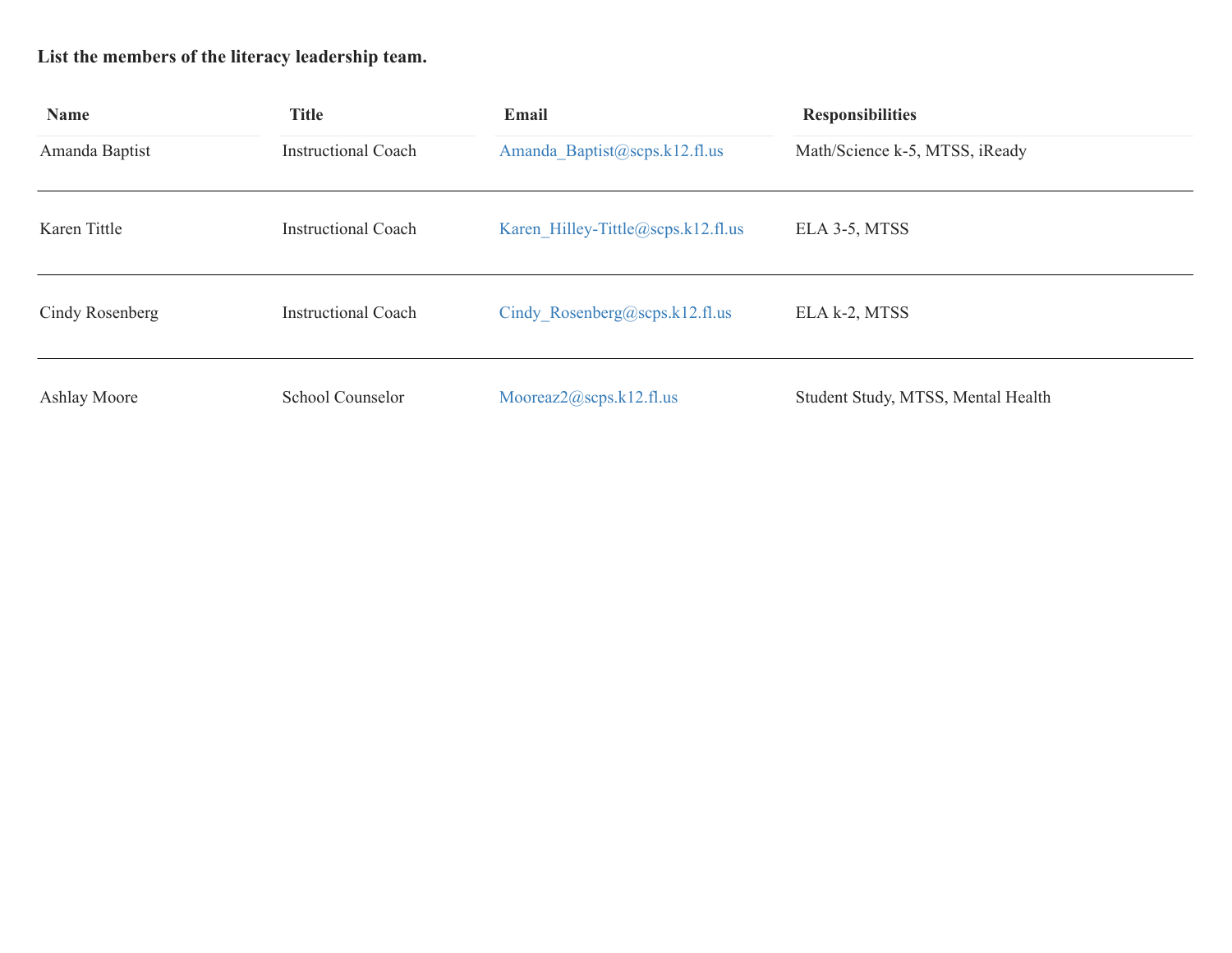#### **Public and Collaborative Teaching**

#### Describe the school's strategies to encourage positive working relationships between teachers, including collaborative planning and instruction.

All teachers are required to meet within their Professional Learning Community to analyze data and plan collaboratively. District and school based instructional coaches support and assist the facilitation of these sessions, along with administration. In addition, administration plans team building activities at staff meetings, while our Forest City Elementary School Hospitality Committee plans both on and off campus activities.

#### Describe the school's strategies to recruit, develop and retain highly qualified, certified-in-field, effective teachers to the school.

Seminole County Public Schools is always looking for highly qualified, certified teachers to teach our students. The method of recruitment is defined based on the need. Seminole County Public Schools is a high academic achieving school district that is nationally and internationally recognized. Seminole County Public Schools is highly recruited by educators from all over the world. One of our recruitment strategies is our partnership with State and private colleges and universities. We welcome university and college interns and field study students to our district not only from the State of Florida university system but also out of State. Annually our district participates in many university job fairs and minority and veteran job fairs. This year we have gone out of the United States and are bringing on board a few teachers from Spain to teach the dual language classes. Seminole County Public Schools hosted a teacher job fair in the spring of 2020. The registration for our job fair exceeded over 400 candidates and were able to sign 200 plus new contracts who were "highly qualified" and certified. The district supports all teachers but especially new teachers with mentoring programs. We also provide in-services and workshops. New teachers with zero years of experience are assigned a one on one mentor. This support is provided beyond the first year!

#### **Describe the school's teacher mentoring program, including the rationale for pairings and planned mentoring activities.**

Our school has a school-wide mentor who works with administration to coordinate all mentoring activities. This school-wide mentor is trained by our county's Instructional Practices Specialist and provided materials and agendas to support the new teachers during this calendar year. Before school begins, our school-wide mentor meets the new teachers and gives a campus tour while orienting our new teachers to important procedures and policies that will affect them as they begin the school year. New teachers meet regularly with the mentor(s) who best fits their needs and follow an agenda of recommended topics that are appropriate for their given situations. Whether the new teacher is working with a school-wide mentor, peer teacher, or EPI (Educator Preparation Institute) mentor, he or she is working with an individual who has been trained by our county and its partners to support the teacher's various needs. Each of these mentor roles are fine-tuned each year based on the feedback from our new teachers the year before. Additionally, our school arranges for each new teacher to be accompanied by a mentor for visits to classrooms of highly effective teachers. Both this mentor and the new teacher utilize a classroom visitation sheet to guide their post-visit discussions around our county's instruction model, room arrangements, and classroom management. The goal of these visits is to provide models of instructional practice and time for reflection that will allow the new teacher to fine-tune his or her teaching abilities. Our school has a Connected Learning mentor (CLM) who provides support for blended and digital earning. Our CLM demonstrates commitment to rigorous, standards-based student-centered instruction, and a passion to share best practices for meaningful technology infusion with all earners. Mentoring, along with assessment strategies through digital and blended learning. Mentoring activities are logged by the CLM and are monitored with the support of assigned district staff.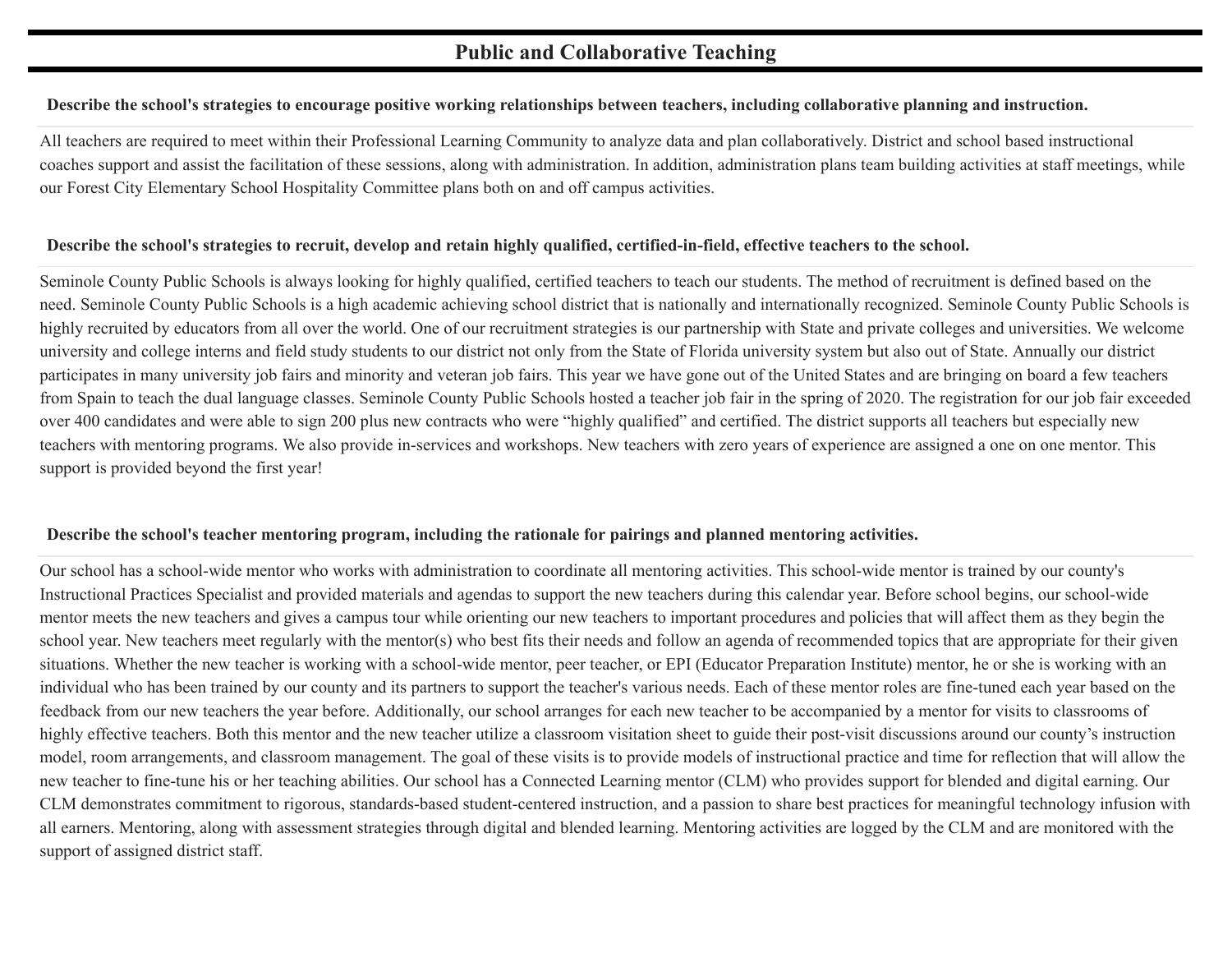Describe the process through which school leadership identifies and aligns all available resources (e.g., personnel, instructional, curricular) in order to meet the needs of all students and maximize desired student outcomes. Include the methodology for coordinating and supplementing federal, state and local funds, services and programs. Provide the person(s) responsible, frequency of meetings, how an inventory of resources is maintained and any problem**solving activities used to determine how to apply resources for the highest impact.**

Annually reviews budgets and expenditures as well as student and teacher data to ensure schools are adequately staffed to meet the achievement needs of students in each subgroup, at-risk of not meeting State Standards, and those needing enriched and accelerated curriculum. For Title I schools, data are reviewed and funds are used to provide supplemental staff and support improved instruction and evidence-based interventions; small group instruction, guided reading, utilizing manipulatives, and more. We will coordinate Title I and Supplemental Academic Instruction funds to provide additional academic tutorial and/or intervention time for students in need of remediation. These funding sources are coordinated to maximize the number of students and the amount of services available for academic interventions. Titles I and II are coordinated to ensure district professional learning and intensive instructional coaching are provided to schools. In addition, the school district coordinates IDEA and Title I funds to ensure the gap between special education students and other student groups is reduced. The coordination and integration of these funds and services ensure students are provided the time and support needed to master the standards and improve academic achievement.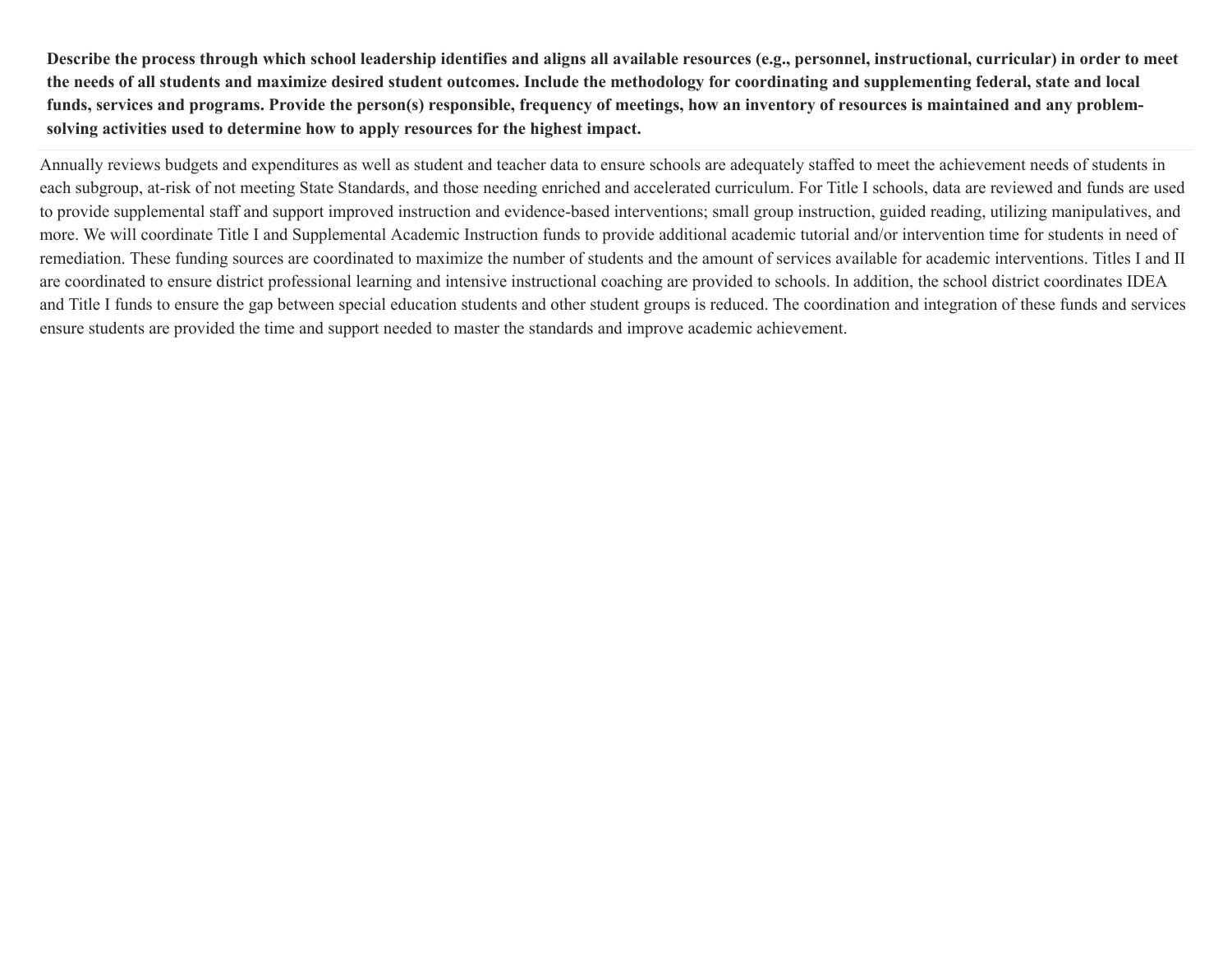#### **Student Transition and Readiness**

#### Describe the strategies the school employs to support incoming and outgoing cohorts of students in transition from one school level to another.

Students in the Voluntary Pre-K (VPK) Program visit the kindergarten classrooms at the end of the school year to learn about what to expect in kindergarten. During the summer, students entering kindergarten in selected Title I Schools can attend Kinder Camp to help prepare them for success in kindergarten. Schools offer Meet the Teacher before school starts and kindergarten teachers are available for individual conferences. Middle schools meet with school teams to identify students needing remedial and advanced coursework as they transition to 6th grade.

#### Describe the strategies the school uses to advance college and career awareness, which may include establishing partnerships with business, industry or **community organizations.**

Students participate in a variety of activities to prepare for college and career awareness. Students are exposed to multiple forms of technology and coding to prepare for a career in the digital age. Teach-In provides students with an opportunity to learn about a variety of career choices and future employment opportunities. In addition, the Dual Language program offers students exposure to both English and Spanish in order to ensure a higher level of marketability in the global workforce.

#### **Identify the career and technical education programs available to students and industry or community organizations.**

Students are exposed to technological resources and coding opportunities (CS2020) to prepare for careers or technical education programs. In addition, the blended learning model affords students the opportunity to gain a better understanding of technology and its benefits through the use of personalized learning. In addition, the STEM program affords students the opportunity to interact with a wide variety of technological resources in the areas of science, technology, engineering, and mathematics.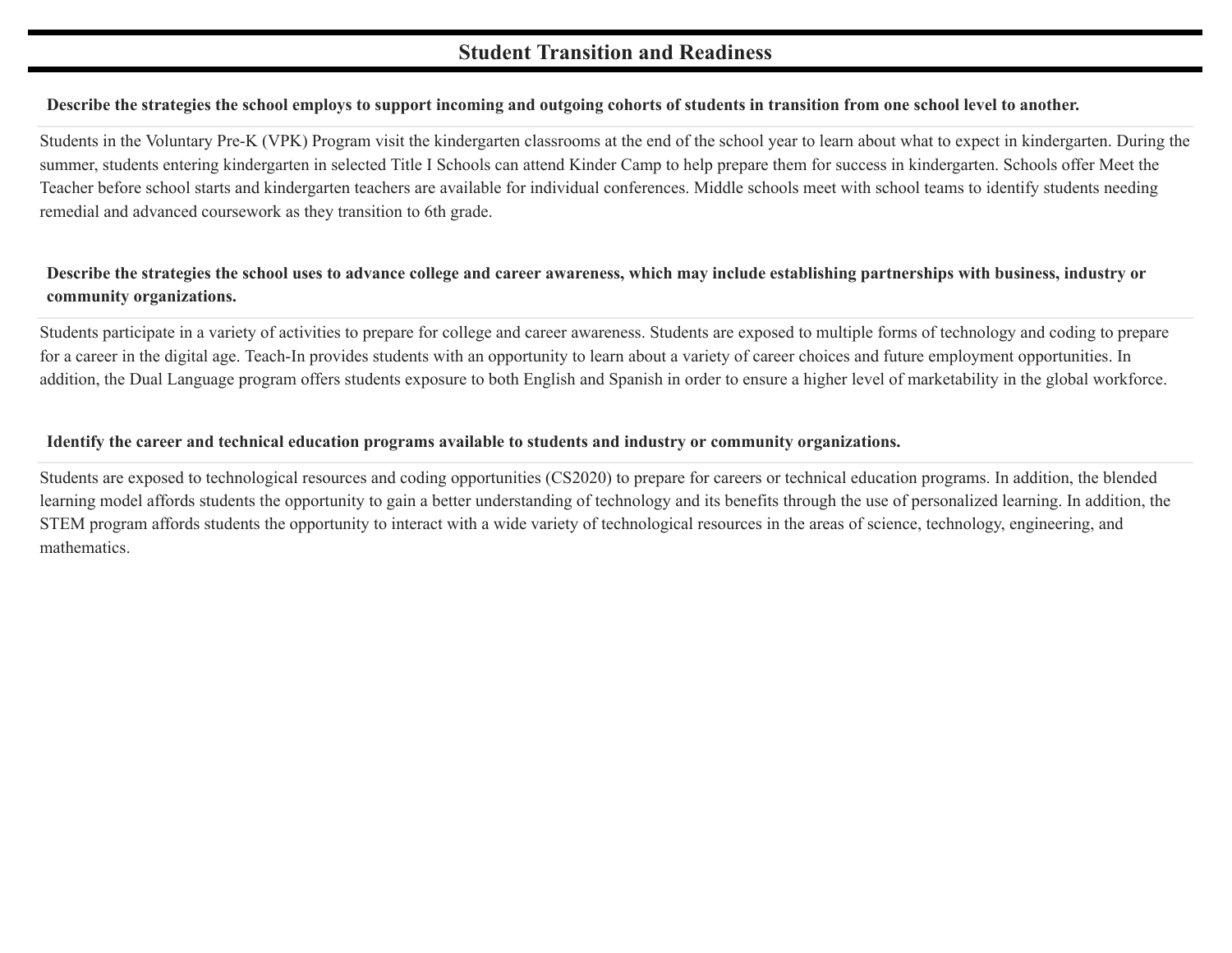## Elementary Essential Instructional Priorities

#### **Essential Instructional Priority #1: Quality Instruction**

All Seminole County Public Schools will strive for excellence in English/Language Arts, Mathematics and Science based on the current Florida Department of Education A+ Accountability Program.

- A. Lessons aligned to Florida/B.E.S.T./Next Generation Sunshine State Standards at the appropriate level of complexity
- B. Ongoing feedback loop between leadership and teacher, students and teachers and student with students
- C. PLC focused on data, instructional planning and student evidence of learning

All SCPS schools serving K-8 students have an Early Warning system in place that is in compliance with s. 1001.42(18)(b), F.S.; SCPS academic intervention/support programs and/or dropout prevention programs reflected per *s. 1003.53(2)(b), F.S.*

| <b>ELA</b>                               |           |        | Math                                      | <b>Science</b> |                 |                                     |           |                 |
|------------------------------------------|-----------|--------|-------------------------------------------|----------------|-----------------|-------------------------------------|-----------|-----------------|
| Indicators (Actual)                      | Strategic | Target | Indicators (Actual)                       | Strategic      | Target          | Indicators                          | Strategic | Target          |
|                                          | Plan      |        |                                           | Plan           |                 |                                     | Plan      |                 |
| Achievement                              | B.1.1     | 95     | Achievement                               | B.1.1          | 95              | Achievement                         | B.1.1     | 95              |
| <b>Learning Gains</b>                    | B.1.1     | 95     | Learning Gains                            | B.1.1          | 95              | Achievement for sub                 |           | $\overline{95}$ |
| Learning Gains of the Low 25%            | B.1.1     | 95     | Learning Gains of the Low 25%             | B.1.1          | 95              | group: Black                        | B.1.1     |                 |
| Learning Gains for High 1 levels         | B.1.1     | 95     | Learning Gains for High 1 levels          | B.1.1          | 95              | Achievement for sub                 |           | 95              |
| Learning Gains for High 2 levels         | B.1.1     | 95     | Learning Gains for High 2 levels          | B.1.1          | 95              | group: Hispanic                     | B.1.1     |                 |
| Learning Gains for Low 3 levels          | B.1.1     | 95     | Learning Gains for Low 3 levels           | B.1.1          | $\overline{95}$ | Achievement for sub<br>group: White | B.1.1     | 95              |
| Learning Gains for sub group: Black      | B.1.1     | 95     | Learning Gains for sub group: Black       | B.1.1          | $\overline{95}$ | Achievement for sub                 |           | 95              |
| Learning Gains for sub group: Hispanic   | B.1.1     | 95     | Learning Gains for sub group: Hispanic    | B.1.1          | 95              | group: Mul                          | B.1.1     |                 |
| Learning Gains for sub group: White      | B.1.1     | 95     | Learning Gains for sub group: White       | B.1.1          | 95              | Achievement for sub                 |           | 95              |
| Learning Gains for sub group: Mul        | B.1.1     | 95     | Learning Gains for sub group: Mul         | B.1.1          | 95              | group: SWD                          | B.1.1     |                 |
| Learning Gains for sub group: SWD        | B.1.1     | 95     | Learning Gains for sub group: SWD         | B.1.1          | 95              | Achievement for sub                 |           | 95              |
| Learning Gains for sub group: FRL        | B.1.1     | 95     | Learning Gains for sub group: FRL         | B.1.1          | 95              | group: FRL                          | B.1.1     |                 |
| Learning Gains for sub group: ELL        | B.1.1     | 95     | Learning Gains for sub group: ELL         | B.1.1          | 95              | Achievement for sub                 |           | 95              |
| Achievement for sub group: Black         | B.1.1     | 95     | Achievement for sub group: Black          | B.1.1          | 95              | group: ELL                          | B.1.1     |                 |
| Achievement for sub group: Hispanic      | B.1.1     | 95     | Achievement for sub group: Hispanic       | B.1.1          | 95              | <b>5 Essentials</b>                 |           |                 |
| Achievement for sub group: White         | B.1.1     | 95     | Achievement for sub group: White          | B.1.1          | 95              | <b>Indicators</b>                   | Strategic | Target          |
| Achievement for sub group: Mul           | B.1.1     | 95     | Achievement for sub group: Mul            | B.1.1          | 95              |                                     | Plan      |                 |
| Achievement for sub group: SWD           | B.1.1     | 95     | Achievement for sub group: SWD            | B.1.1          | 95              | 5E SM Classroom                     |           | 70              |
| Achievement for sub group: FRL           | B.1.1     | 95     | Achievement for sub group: FRL            | B.1.1          | 95              | Rigor                               | B.1.1     |                 |
| Achievement for sub group: ELL           | B.1.1     | 95     | Achievement for sub group: ELL            | B.1.1          | 95              | <b>5E Ambitious</b>                 |           | 70              |
| ELA iReady achieving growth target (K-   | B.2.3     | 95     | Math iReady achieving growth target (K-5) | B.2.3          | 95              | Instruction                         | B.1.1     |                 |
| 5)                                       |           |        | Math iReady at or above grade level (K-5) | B.2.3          | 95              | 5E Collaborative                    |           | 70              |
| ELA iReady at or above grade level (K-5) | B.2.3     | 95     |                                           |                |                 | Teachers                            | B.1.1     |                 |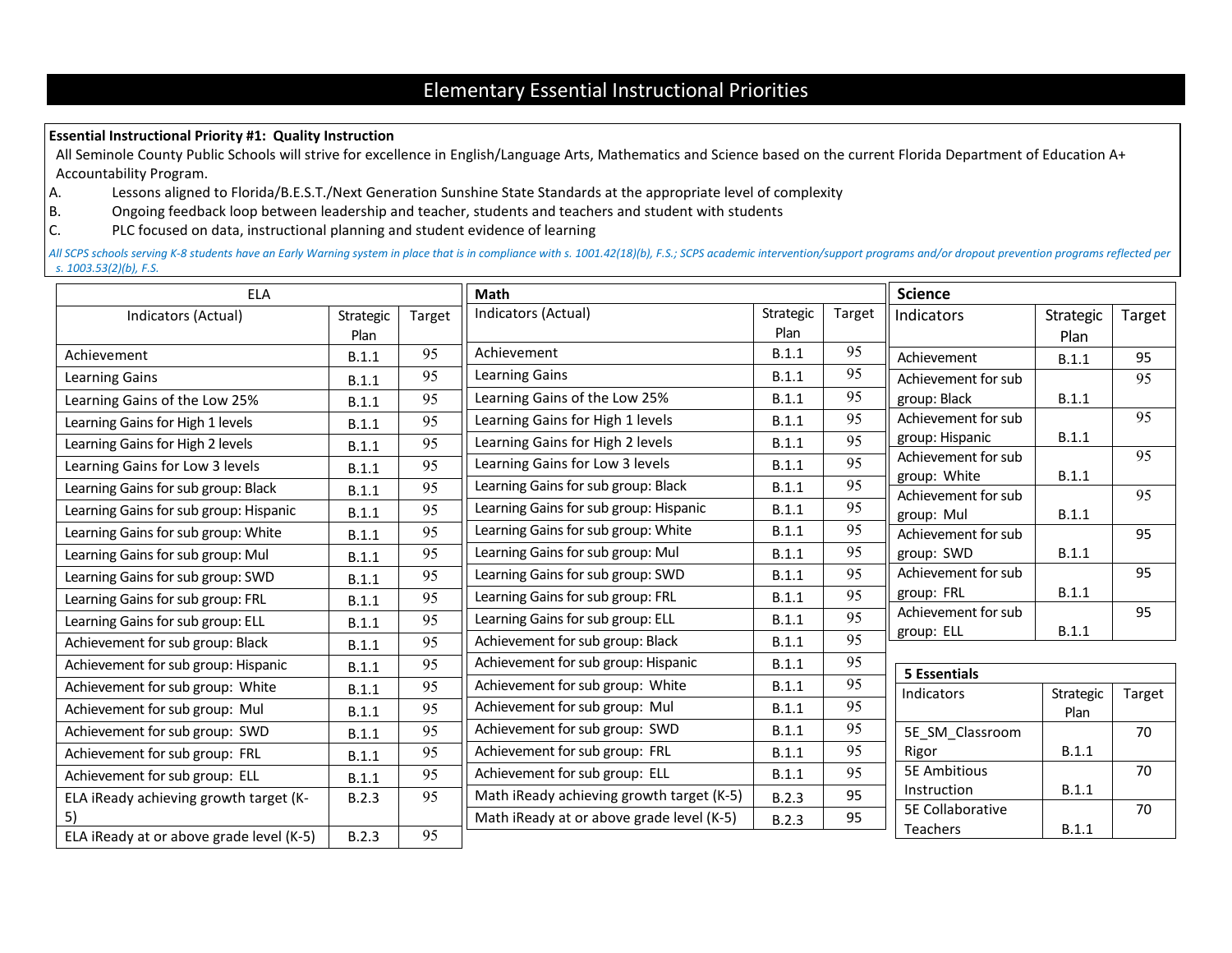## **Essential Instructional Priority 1 – Quality Instruction**

## **Student Owned Progress Monitoring Action Plan**

| Strategy/<br><b>Action Item</b>                                                      | Person(s)<br>Responsible                                                  | <b>Deliverable</b><br><b>Due Date</b> | <b>PD</b><br>(Y/N) | When will this<br>action take place? | What evidence will there be to reflect<br>monitoring for this strategy?                                   |
|--------------------------------------------------------------------------------------|---------------------------------------------------------------------------|---------------------------------------|--------------------|--------------------------------------|-----------------------------------------------------------------------------------------------------------|
| Monitor iReady ELA/Math<br>Tracking: Time, performance, and<br>growth/stretch goals. | Classroom Teachers,<br>Instructional Coaches,<br>Administration, Students | Ongoing                               | Y                  | Ongoing                              | -Student-Teacher Data chats -PLC - Data<br>driven discussions - Admin-Teacher<br>iReady data discussions  |
| Students complete Data Reflection<br>Sheets correlated to Learning Targets           | Classroom Teachers,<br>Instructional Coaches,<br>Administration, Students | Ongoing                               | У                  | Ongoing                              | '-Student-Teacher Data chats -PLC - Data<br>driven discussions - Admin-Teacher<br>iReady data discussions |
| iReady time/growth teacher<br>conferences                                            | Classroom Teachers,<br>Instructional Coaches,<br>Administration, Students | Ongoing                               | Y                  | Ongoing                              | '-Student-Teacher Data chats -PLC - Data<br>driven discussions - Admin-Teacher<br>iReady data discussions |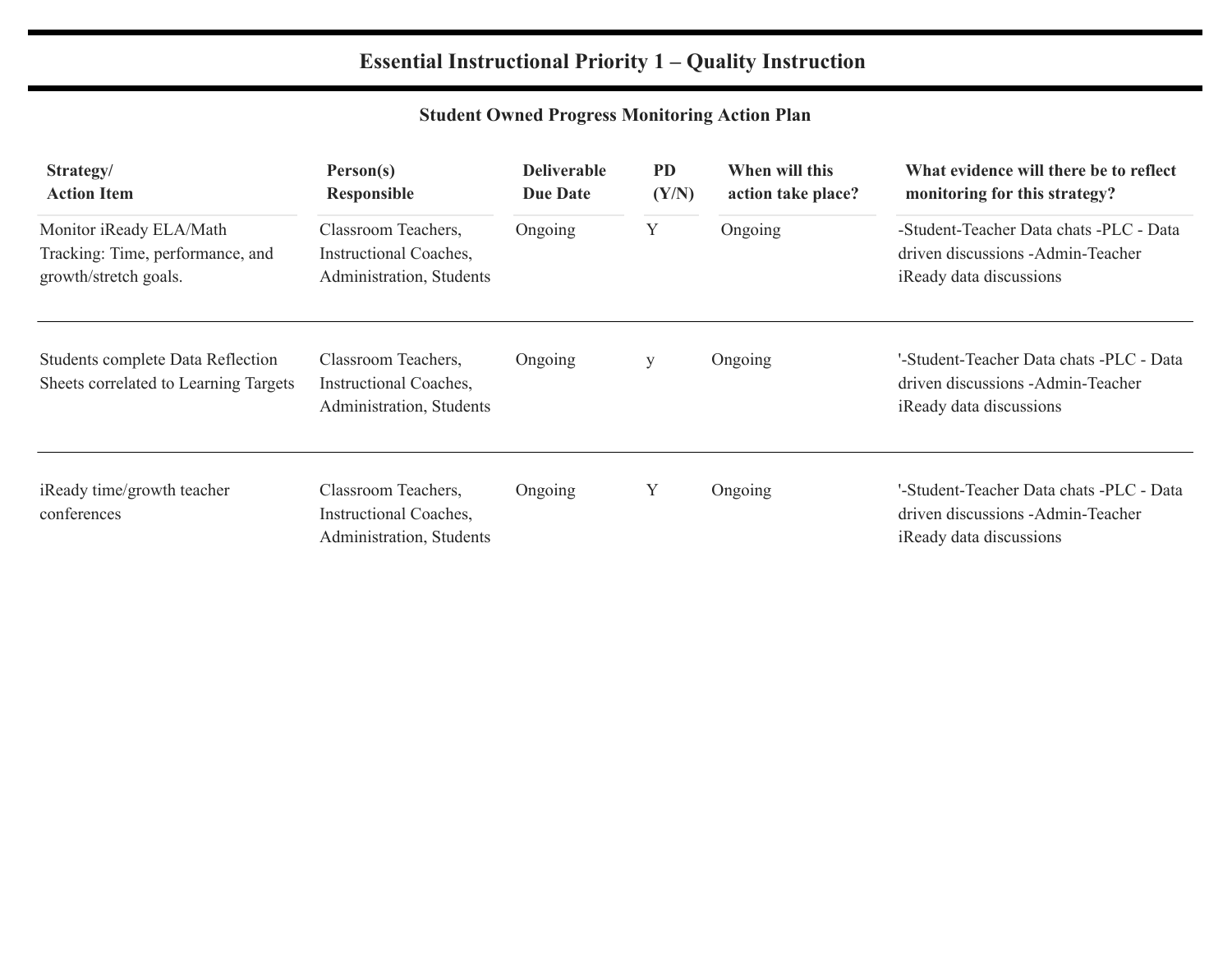## **Low 30% Monitoring Action Plan**

| Strategy/<br><b>Action</b>                                   | Person(s)<br><b>Responsible</b>                                 | <b>Deliverable</b><br><b>Due Date</b> | <b>PD</b><br>(Y/N) | When will this<br>action take place? | What evidence will there be to reflect<br>monitoring for this strategy?                                                                            |
|--------------------------------------------------------------|-----------------------------------------------------------------|---------------------------------------|--------------------|--------------------------------------|----------------------------------------------------------------------------------------------------------------------------------------------------|
| iReady data wall tracking<br>proficiency and growth          | Classroom Teachers,<br>Instructional Coaches,<br>Administration | Ongoing                               | Y                  | Ongoing                              | '-Tracking progression on data wall -<br>Grade level MTSS meetings recorded in<br>EdInsight - Tier 2/3 Intervention plans<br>recorded in EdInsight |
| Monitor student data from EdInsight<br>using Spotlight repor | Classroom Teachers,<br>Instructional Coaches,<br>Administration | Ongoing                               | Y                  | Ongoing                              | '-Tracking progression on data wall -<br>Grade level MTSS meetings recorded in<br>EdInsight - Tier 2/3 Intervention plans<br>recorded in EdInsight |
| Monitor LQ30 students in MTSS<br>and PLC meetings            | Classroom Teachers,<br>Instructional Coaches,<br>Administration | Ongoing                               | Y                  | Ongoing                              | data wall - Grade level MTSS meetings<br>recorded in EdInsight - Tier 2/3<br>Intervention plans recorded in EdInsigh                               |
| Assign and monitor Tier2 or Tier 3<br>interventions          | Classroom Teachers,<br>Instructional Coaches,<br>Administration | Ongoing                               | Y                  | Ongoing                              | data wall - Grade level MTSS meetings<br>recorded in EdInsight - Tier 2/3<br>Intervention plans recorded in EdInsight                              |
| Data review in Leadership Team<br>meetings                   | Classroom Teachers,<br>Instructional Coaches,<br>Administration | Ongoing                               | Y                  | Ongoing                              | '-Tracking progression on data wall -<br>Grade level MTSS meetings recorded in<br>EdInsight - Tier 2/3 Intervention plans<br>recorded in EdInsight |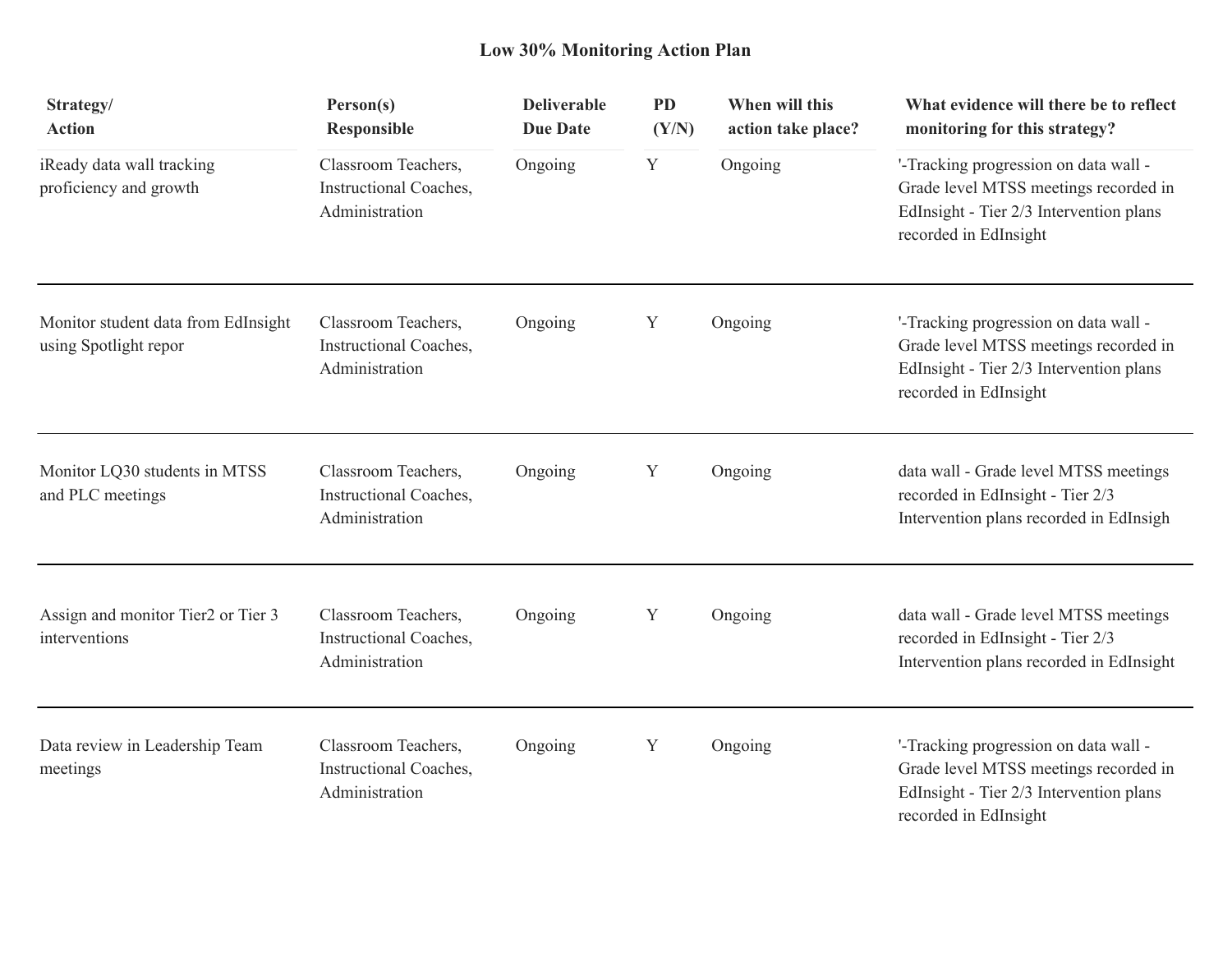## **High Level 1 and 2 Monitoring Action Plan**

| Strategy/<br><b>Action Item</b>                                       | Person(s)<br><b>Responsible</b>                                                                                 | <b>Deliverable</b><br><b>Due Date</b> | <b>PD</b><br>(Y/N) | When will this<br>action take place? | What evidence will there be to reflect<br>monitoring for this strategy?                                                                                                                           |
|-----------------------------------------------------------------------|-----------------------------------------------------------------------------------------------------------------|---------------------------------------|--------------------|--------------------------------------|---------------------------------------------------------------------------------------------------------------------------------------------------------------------------------------------------|
| Students identified on data wall                                      | Classroom Teachers,<br>Instructional Coaches,<br>Intervention Teachers,<br>Tutorial Teachers,<br>Administration | Ongoing                               | Y                  | Monthly                              | '-Grade level MTSS meetings recorded in<br>EdInsight - Admin-Teacher data<br>discussion on HL1/HL2 student progress -<br>Monitor tutorial attendance - Data wall<br>tracking - Parent conferences |
| Assign and monitor Intervention<br>groups ELA/Math push in grades 3-5 | Classroom Teachers,<br>Instructional Coaches,<br>Intervention Teachers,<br>Tutorial Teachers,<br>Administration | Ongoing                               | Y                  | Monthly                              | Grade level MTSS meetings recorded in<br>EdInsight - Admin-Teacher data<br>discussion on HL1/HL2 student progress -<br>Monitor tutorial attendance - Data wall<br>tracking - Parent conferences   |
| Monitor HL1/HL2 student data from<br>EdInsight using Spotlight report | Classroom Teachers,<br>Instructional Coaches,<br>Intervention Teachers,<br>Tutorial Teachers,<br>Administration | Ongoing                               | Y                  | Monthly                              | '-Grade level MTSS meetings recorded in<br>EdInsight - Admin-Teacher data<br>discussion on HL1/HL2 student progress -<br>Monitor tutorial attendance - Data wall<br>tracking - Parent conferences |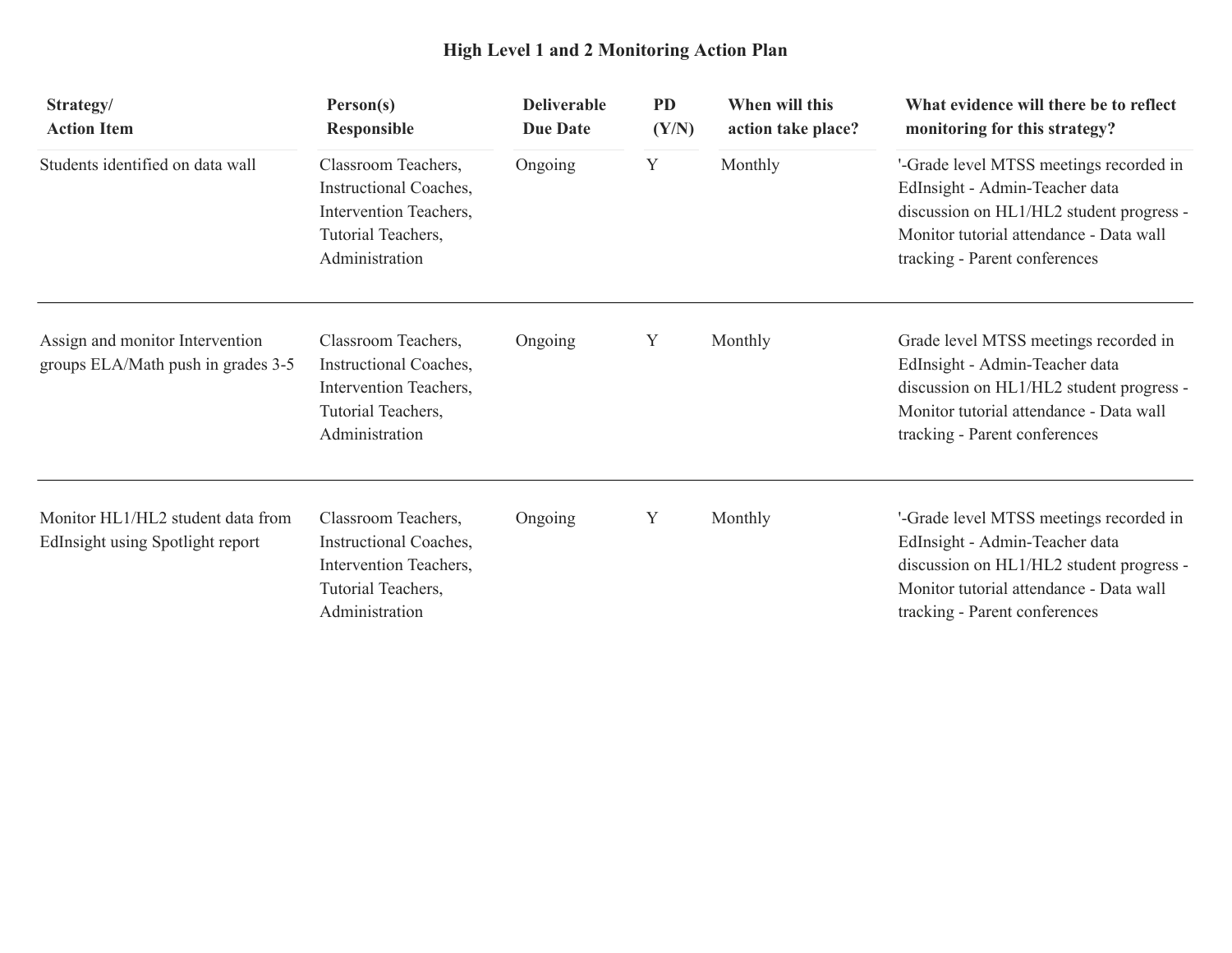| Monitor progress through MTSS and<br>iReady                                      | Classroom Teachers,<br>Instructional Coaches,<br>Intervention Teachers,<br>Tutorial Teachers,<br>Administration | Ongoing | Y | Monthly | '-Grade level MTSS meetings recorded in<br>EdInsight - Admin-Teacher data<br>discussion on HL1/HL2 student progress -<br>Monitor tutorial attendance - Data wall<br>tracking - Parent conferences |
|----------------------------------------------------------------------------------|-----------------------------------------------------------------------------------------------------------------|---------|---|---------|---------------------------------------------------------------------------------------------------------------------------------------------------------------------------------------------------|
| Provide targeted intervention, and<br>tutorial as needed (ESSER and Title)<br>1) | Classroom Teachers,<br>Instructional Coaches,<br>Intervention Teachers,<br>Tutorial Teachers,<br>Administration | Ongoing | Y | Monthly | '-Grade level MTSS meetings recorded in<br>EdInsight - Admin-Teacher data<br>discussion on HL1/HL2 student progress -<br>Monitor tutorial attendance - Data wall<br>tracking - Parent conferences |
| Data review in Leadership Team<br>meetings                                       | Classroom Teachers,<br>Instructional Coaches,<br>Intervention Teachers,<br>Tutorial Teachers,<br>Administration | Ongoing | Y | Monthly | '-Grade level MTSS meetings recorded in<br>EdInsight - Admin-Teacher data<br>discussion on HL1/HL2 student progress -<br>Monitor tutorial attendance - Data wall<br>tracking - Parent conferences |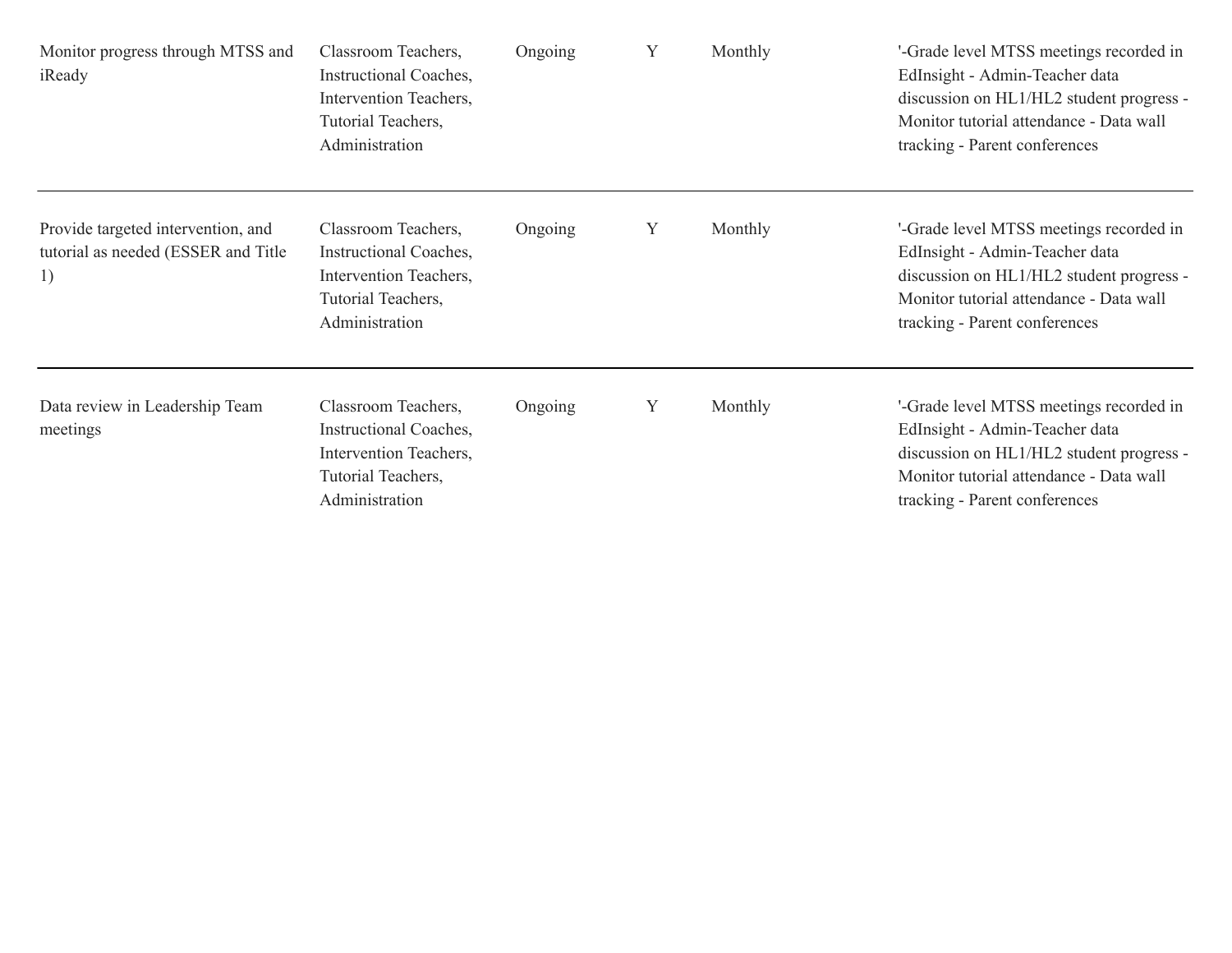## **Low Level 3 Monitoring Action Plan**

| Strategy/<br><b>Action Item</b>                                   | Person(s)<br><b>Responsible</b>                                                       | <b>Deliverable</b><br><b>Due Date</b> | <b>PD</b><br>(Y/N) | When will this<br>action take place? | What evidence will there be to reflect<br>monitoring for this strategy?                                                                                                                        |
|-------------------------------------------------------------------|---------------------------------------------------------------------------------------|---------------------------------------|--------------------|--------------------------------------|------------------------------------------------------------------------------------------------------------------------------------------------------------------------------------------------|
| Students identified on data wall                                  | Classroom Teachers,<br>Instructional Coaches,<br>Tutorial Teachers,<br>Administration | Ongoing                               | Y                  | Monthly                              | '- Grade level MTSS meetings recorded in<br>EdInsight - Admin-Teacher data<br>discussion on LL3 student progress -<br>Monitor tutorial attendance - Data wall<br>tracking - Parent conferences |
| Assign classroom Intervention<br>ELA/Math                         | Classroom Teachers,<br>Instructional Coaches,<br>Tutorial Teachers,<br>Administration | Ongoing                               | Y                  | Monthly                              | - Grade level MTSS meetings recorded in<br>EdInsight - Admin-Teacher data<br>discussion on LL3 student progress -<br>Monitor tutorial attendance - Data wall<br>tracking - Parent conferences  |
| Monitor LL3 student data from<br>EdInsight using Spotlight report | Classroom Teachers,<br>Instructional Coaches,<br>Tutorial Teachers,<br>Administration | Ongoing                               | Y                  | Monthly                              | '- Grade level MTSS meetings recorded in<br>EdInsight - Admin-Teacher data<br>discussion on LL3 student progress -<br>Monitor tutorial attendance - Data wall<br>tracking - Parent conferences |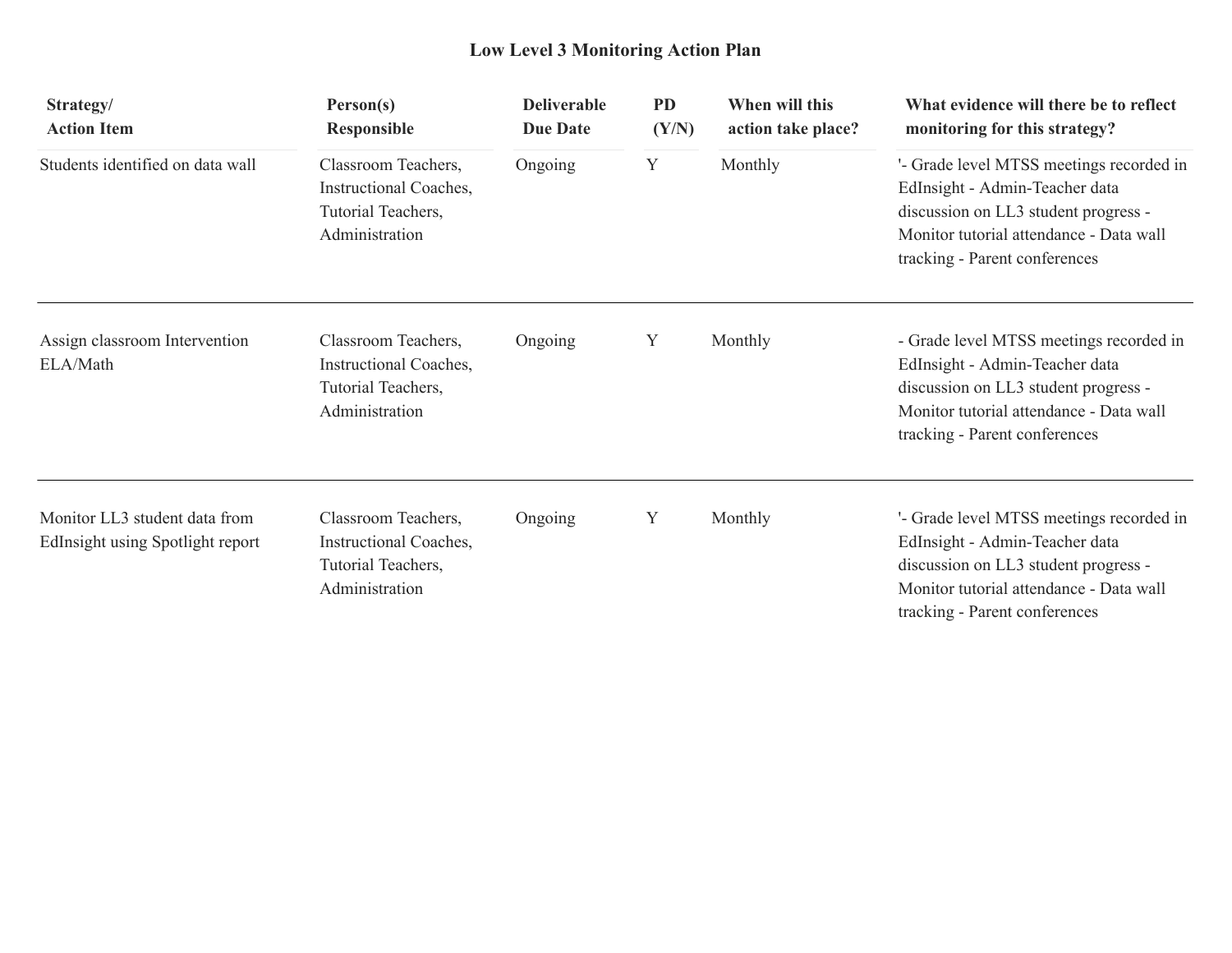| Monitor progress through MTSS and<br>iReady              | Classroom Teachers,<br>Instructional Coaches,<br>Tutorial Teachers,<br>Administration                           | Ongoing | Y | Monthly | '- Grade level MTSS meetings recorded in<br>EdInsight - Admin-Teacher data<br>discussion on LL3 student progress -<br>Monitor tutorial attendance -Data wall<br>tracking -Parent conferences   |
|----------------------------------------------------------|-----------------------------------------------------------------------------------------------------------------|---------|---|---------|------------------------------------------------------------------------------------------------------------------------------------------------------------------------------------------------|
| Provide targeted intervention, and<br>tutorial as needed | Classroom Teachers,<br>Instructional Coaches,<br>Tutorial Teachers,<br>Administration                           | Ongoing | Y |         | '- Grade level MTSS meetings recorded in<br>EdInsight - Admin-Teacher data<br>discussion on LL3 student progress -<br>Monitor tutorial attendance - Data wall<br>tracking - Parent conferences |
| Data review in Leadership Team<br>meetings               | Classroom Teachers,<br>Instructional Coaches,<br>Intervention Teachers,<br>Tutorial Teachers,<br>Administration | Ongoing | Y | Monthly | - Grade level MTSS meetings recorded in<br>EdInsight - Admin-Teacher data<br>discussion on LL3 student progress -<br>Monitor tutorial attendance - Data wall<br>tracking - Parent conferences  |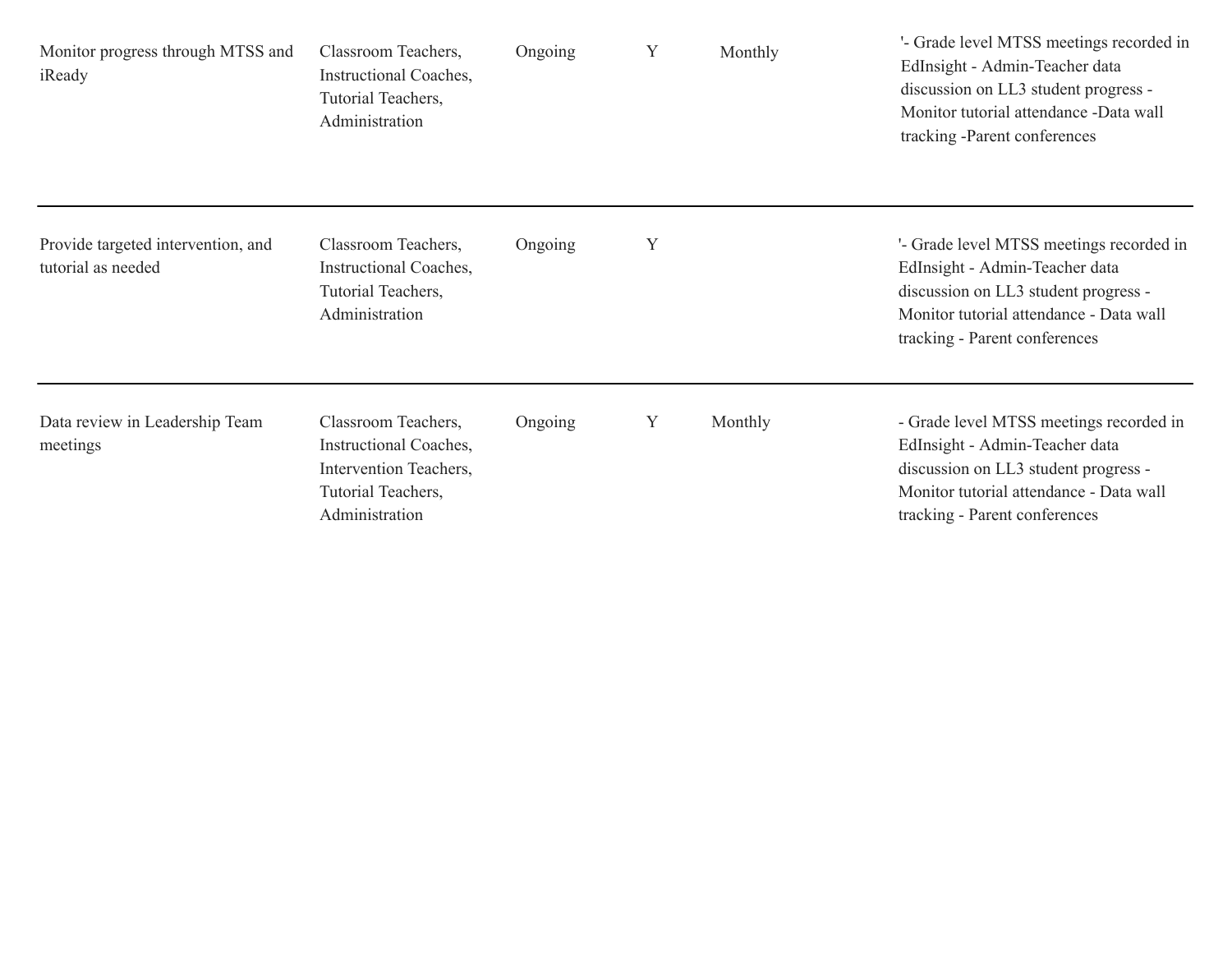#### **Tutorial Action Plan**

| Strategy/<br><b>Action Item</b>                                                                                                                                | Person(s)<br><b>Responsible</b>      | <b>Deliverable</b><br><b>Due Date</b> | <b>PD</b><br>(Y/N) | When will this<br>action take place?                                     | What evidence will there be to reflect<br>monitoring for this strategy?                                                                                                             |  |
|----------------------------------------------------------------------------------------------------------------------------------------------------------------|--------------------------------------|---------------------------------------|--------------------|--------------------------------------------------------------------------|-------------------------------------------------------------------------------------------------------------------------------------------------------------------------------------|--|
| Provide targeted intervention and<br>tutorial as needed in both ELA and<br>Math.                                                                               | Tutorial Teachers,<br>Administration | Ongoing                               | Y                  | Beginning October<br>1st 2021 Tuesday and<br>Thursday from 3:15-<br>4:30 | Admin-Teacher data discussion, Monitor<br>tutorial attendance, iReady Growth<br>monitoring, Progress monitoring (progress)<br>reports /report cards), Parent Teacher<br>conferences |  |
| To increase student engagement in<br>the learning process, fostering<br>academic improvement and a greater<br>understanding of both Math and<br>ELA standards. | Tutorial Teachers,<br>Administration | Ongoing                               | Y                  | Beginning October 1st<br>2021 Tuesday and<br>Thursday from 3:15-<br>4:30 | Admin-Teacher data discussion, Monitor<br>tutorial attendance, iReady Growth<br>monitoring, Progress monitoring (progress)<br>reports /report cards), Parent Teacher<br>conferences |  |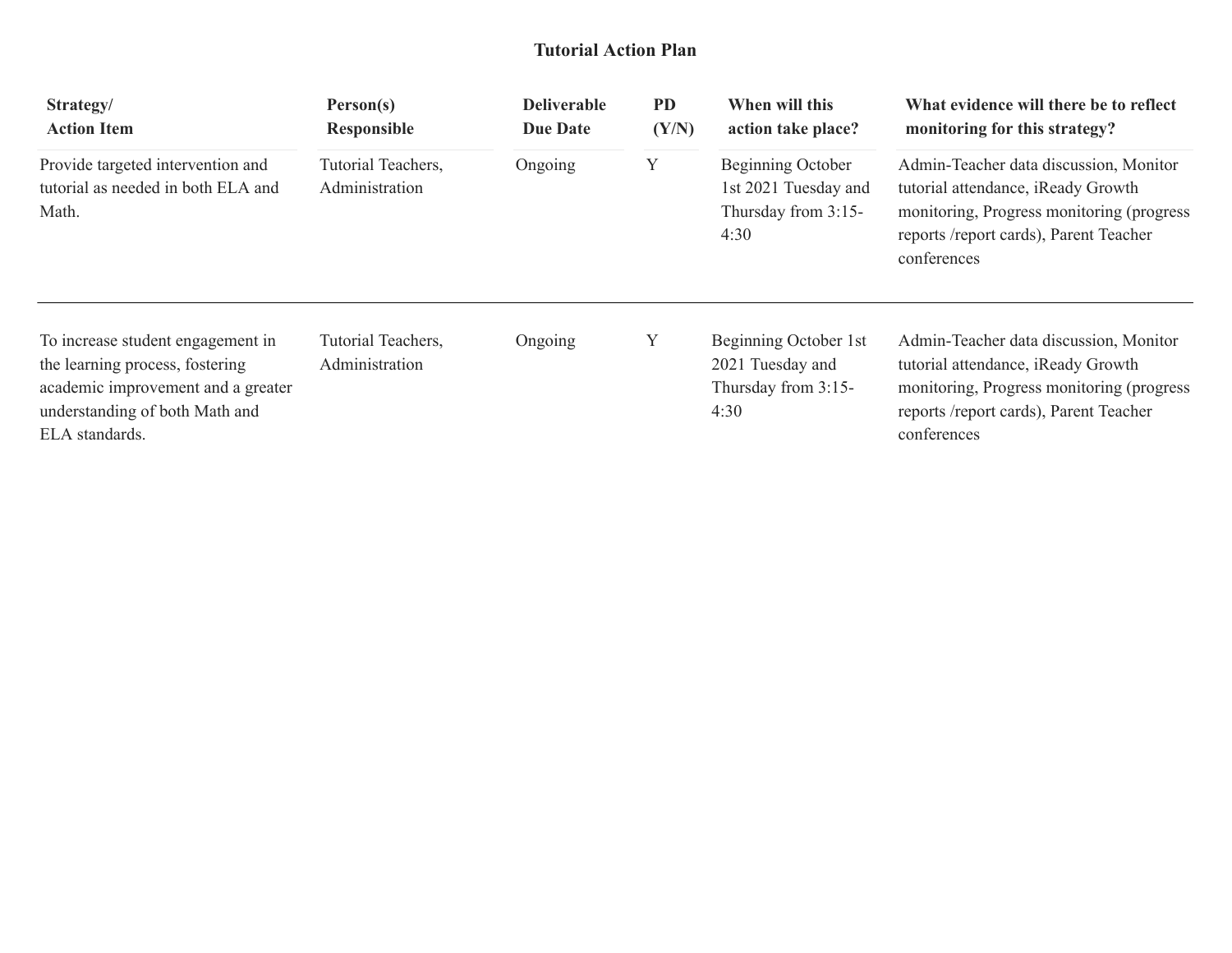## Elementary Essential Instructional Priority 2 – Conditions for Learning

#### **Essential Instructional Priority #2: Conditions for Learning**

The district has identified the conditions for learning as physical safety, student wellness, attendance, teacher-student relationships, social-emotional learning and student conduct. System focus on continuous improvement of these conditions will benefit student learning.

- A. Cultivation of positive, appropriate relationships resulting in increasing engagement of all students
- B. Development of a student-centered culture
- C. Continued focus on campus safety and building a culture of respect
- D. Sharing collective responsibility for the success of all students in the school

| Indicators                 | Strategic | Target |
|----------------------------|-----------|--------|
|                            | Plan      |        |
| 5E Supportive Environment  | D.1       | 70     |
| <b>SCPS Safety</b>         | D.1       | 10     |
| 5E SE Academic Personalism | D.3       | 7Λ     |

| Indicators                      | Strategic | Target |
|---------------------------------|-----------|--------|
|                                 | Plan      |        |
| 5E SE Student-Teacher Trust     | D.3       | 70     |
| 5E CT Collective Responsibility | B.1.1     | 70     |
| Students with 10+ Absences      | כ ח       | フち     |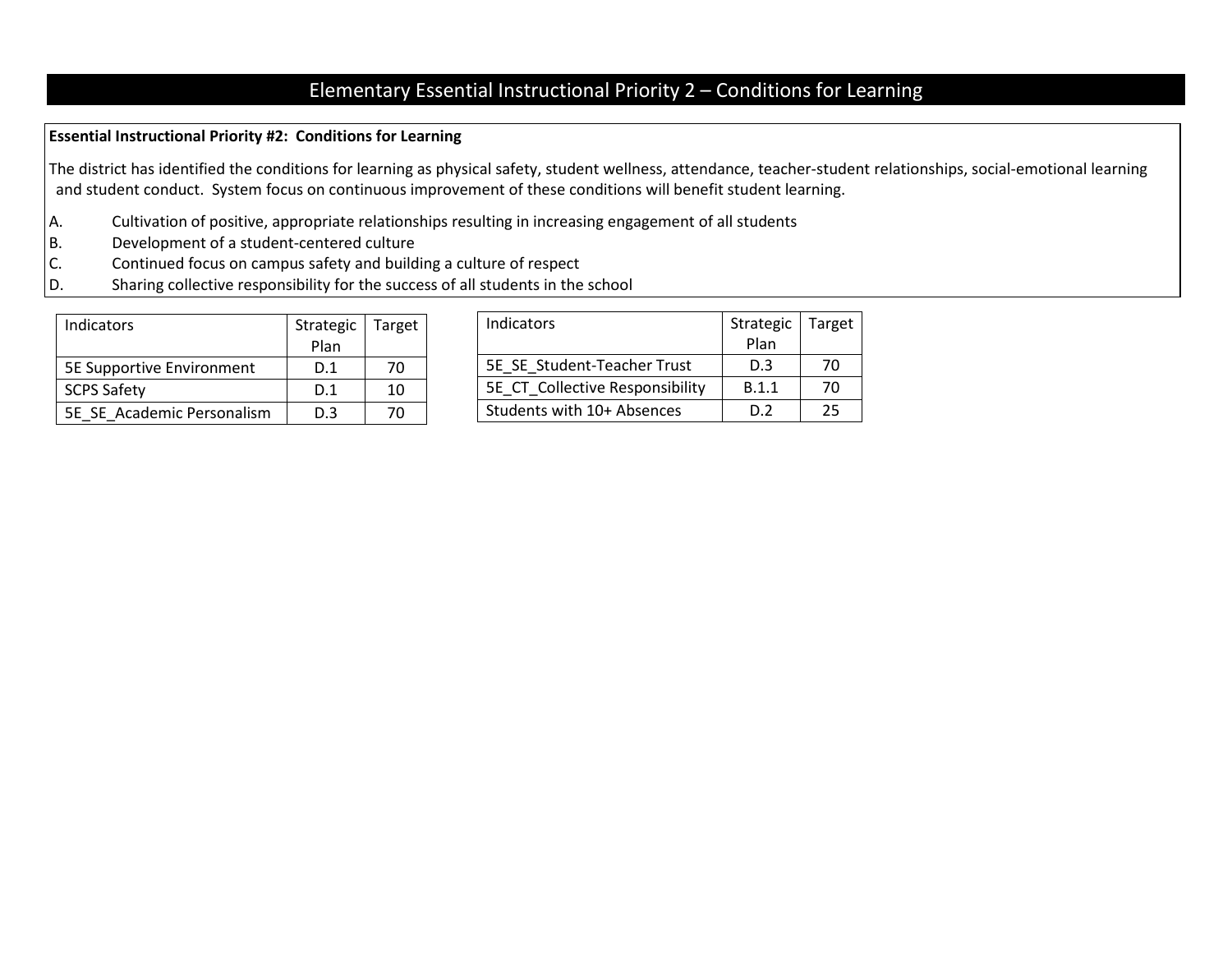## **Essential Instructional Priority 2 – Conditions for Learning**

## **Attendance Monitoring Action Plan**

| Strategy/<br><b>Action</b>   | Person(s)<br><b>Responsible</b>                                   | <b>Deliverable</b><br><b>Due Date</b> | <b>PD</b><br>(Y/N) | When will this<br>action take place? | What evidence will there be to reflect<br>monitoring for this strategy? |
|------------------------------|-------------------------------------------------------------------|---------------------------------------|--------------------|--------------------------------------|-------------------------------------------------------------------------|
| Monitor Early Warning System | Administration,<br>Teachers, Social Worker,<br>Guidance Counselor | Weekly                                | ${\bf N}$          | Monthly                              | Parent notification and conferences                                     |
| Attendance letters           | Administration,<br>Teachers, Social Worker,<br>Guidance Counselor | Weekly                                | $\mathbf N$        | Monthly                              | Parent notification and conferences                                     |
| Truancy procedures           | Administration,<br>Teachers, Social Worker,<br>Guidance Counselor | Weekly                                | N                  | Monthly                              | Parent notification and conferences                                     |
| Leadership Team meetings     | Administration,<br>Teachers, Social Worker,<br>Guidance Counselor | Weekly                                | N                  | Monthly                              | Parent notification and conferences                                     |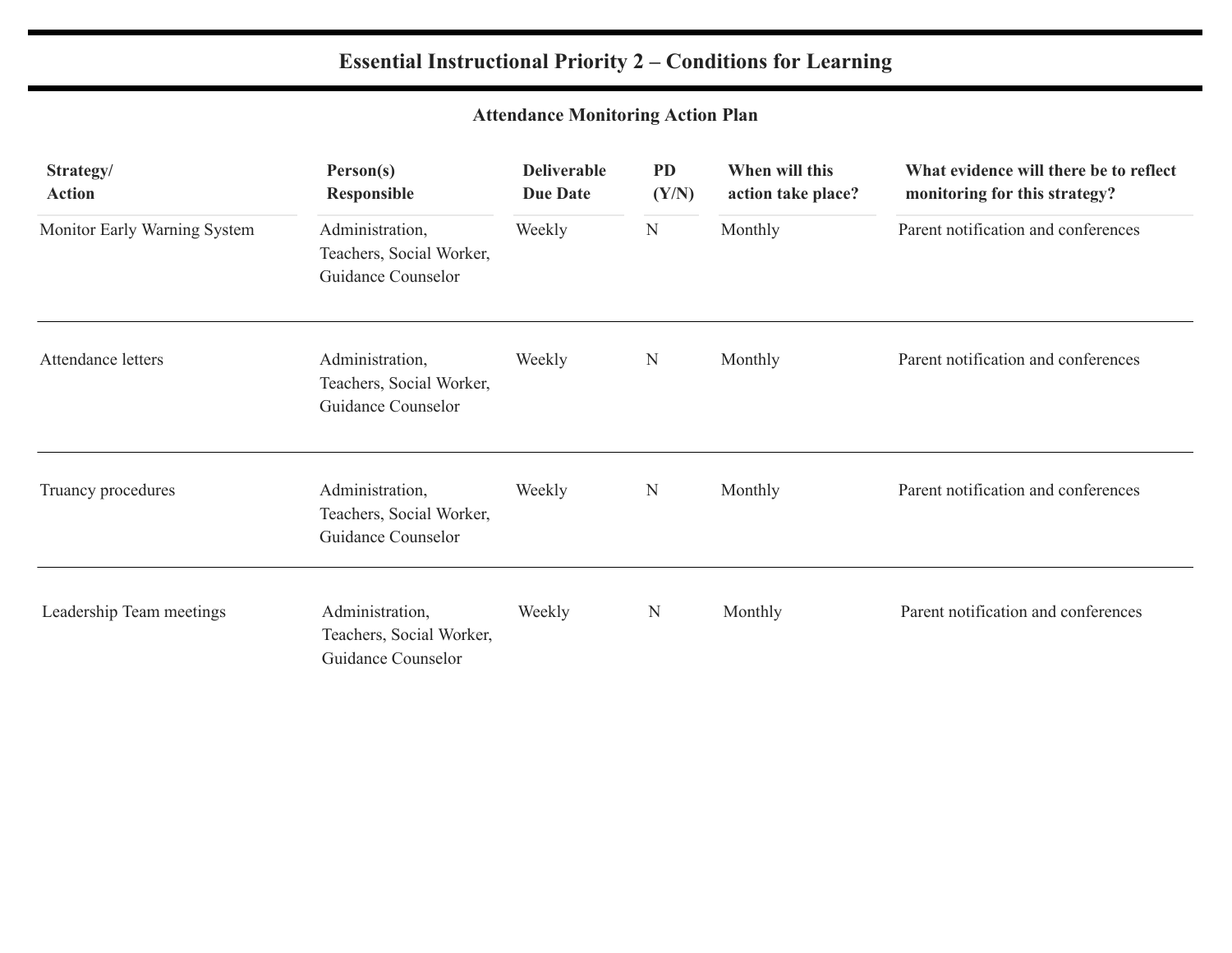## **Safety Survey Action Plan**

| <b>Topic</b><br><b>Item</b>          | Strategy/<br><b>Action</b>                                                                                                                                                                                                                                                                                           | Person(s)<br>Responsible | <b>Deliverable</b><br><b>Due Date</b> | <b>PD</b><br>(Y/N) | When will this<br>action take place? | What evidence will there be to reflect<br>monitoring for this strategy? |
|--------------------------------------|----------------------------------------------------------------------------------------------------------------------------------------------------------------------------------------------------------------------------------------------------------------------------------------------------------------------|--------------------------|---------------------------------------|--------------------|--------------------------------------|-------------------------------------------------------------------------|
| Student<br>Teacher/staff<br>Trust    | Strategies to improve<br>relationships Listen to<br>students, ask questions,<br>respond intentionally,<br>acknowledge students<br>feelings, advocate for<br>individuals, open up to<br>students, get to know your<br>students, develop a<br>classroom/school wide<br>atmosphere of trust. Utilize<br>Sanford Harmony | All faculty and<br>staff | 8/10/2021                             | Y                  | Throughout the<br>school year        | increase percentage on safety survey                                    |
| Student<br>Emergency<br>preparedness | 1. Conduct monthly safety<br>drills 2. View Safety power-<br>points and videos 3. Talk<br>about safety in the<br>classroom 4. Review<br>content and procedures in<br>all areas of the school<br>5. Discuss the difference<br>between feeling unsafe and<br>safety preparation.                                       | Admin, SRO,<br>All Staff | 8/10/2021                             | Y                  | Monthly                              | Increase percentage on safety survey                                    |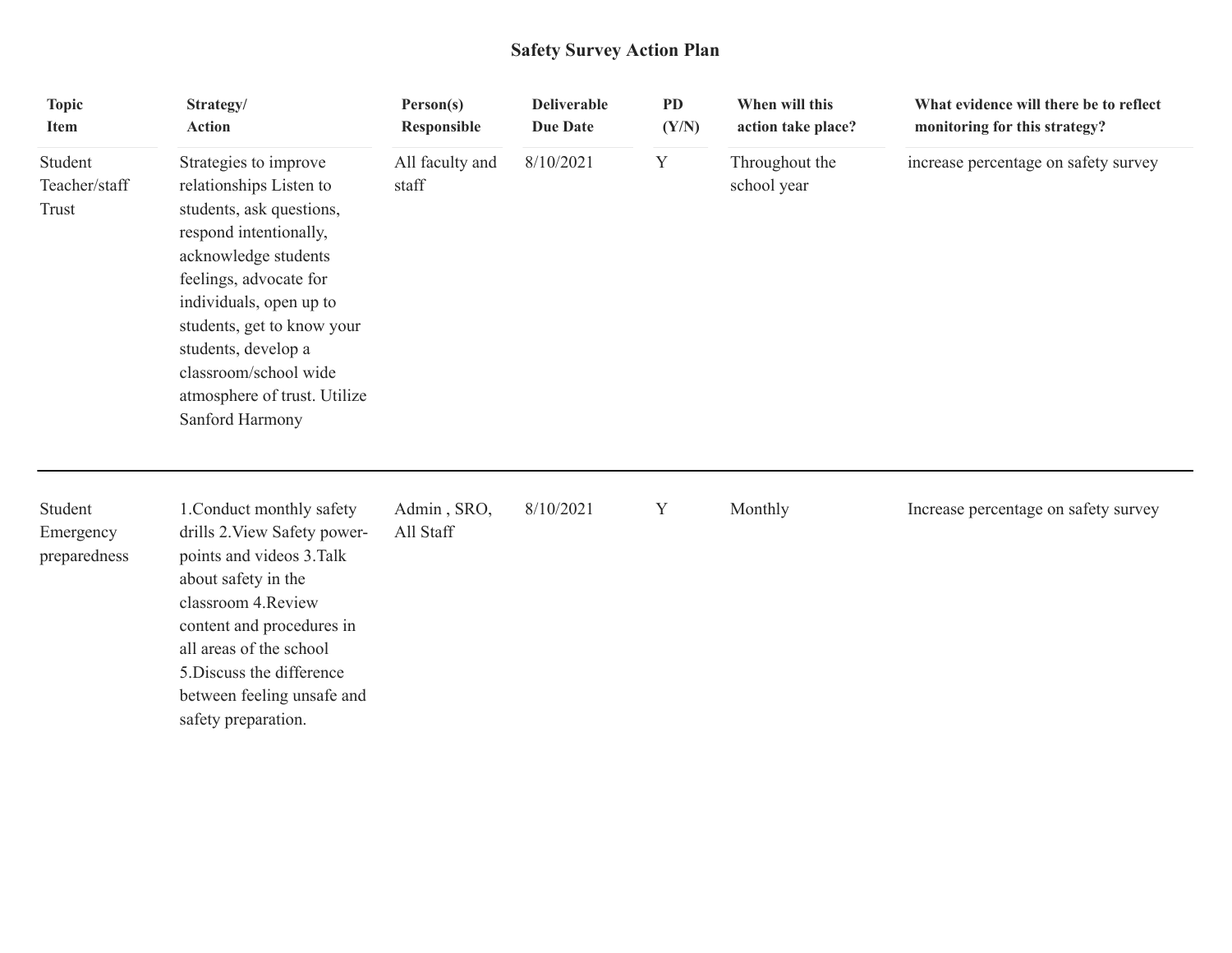## **Building Relationships and Connecting with Stakeholders Action Plan**

| Strategy/<br><b>Action</b>      | Person(s)<br><b>Responsible</b> | <b>Deliverable</b><br><b>Due Date</b> | <b>PD</b><br>(Y/N) | When will this<br>action take place? | What evidence will there be to reflect<br>monitoring for this strategy?<br>Sign in Logs, and meeting notes |  |
|---------------------------------|---------------------------------|---------------------------------------|--------------------|--------------------------------------|------------------------------------------------------------------------------------------------------------|--|
| <b>SAC</b> Meetings             | Title 1 Coordinator,<br>Admin   | Monthly                               | N                  | Monthly                              |                                                                                                            |  |
| PTO Meetings                    | Title 1 Coordinator,<br>Admin   | Monthly                               | N                  | Monthly                              | Sign in Logs, and meeting notes                                                                            |  |
| <b>Family Engagement Events</b> | Title 1 Coordinator,<br>Admin   | Monthly                               | N                  | Monthly                              | Sign in Logs, and meeting notes                                                                            |  |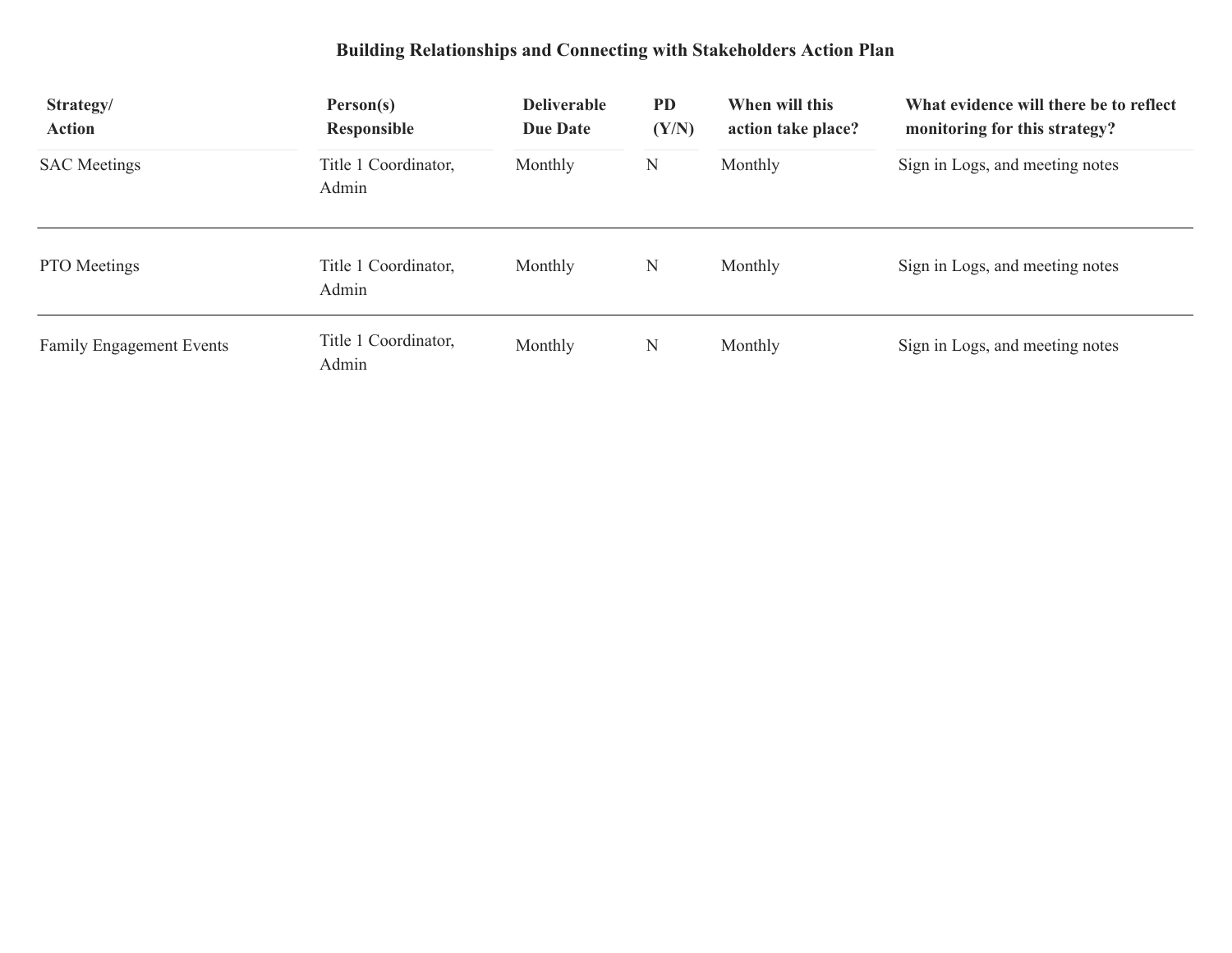#### **Optional Action Plan**

| <b>Topic</b><br><b>Item</b> | Strategy/<br><b>Action Item</b>                     | Person(s)<br>Responsible | <b>Deliverable</b><br><b>Due Date</b> | <b>PD</b><br>(Y/N) | When will this<br>action take place? | What evidence will there be to reflect<br>monitoring for this strategy? |
|-----------------------------|-----------------------------------------------------|--------------------------|---------------------------------------|--------------------|--------------------------------------|-------------------------------------------------------------------------|
| Monitoring of               | <b>PBS</b> Committee Meetings                       | Administration           | Weekly                                | $Yes-On$           | Monthly                              | Discipline referrals Google Doc-                                        |
| behavior/discipli           | to improve behavior with a                          | , Teachers,              |                                       | Sanford            |                                      | behavior tracking sheet 5Essentials                                     |
| ne                          | focus on safety - Hootie                            | Social Worker,           |                                       | Harmor             |                                      | <b>Survey Results</b>                                                   |
|                             | dollars incentive, Student                          | Guidance                 |                                       |                    |                                      |                                                                         |
|                             | of the Month, Social                                | Counselor,               |                                       |                    |                                      |                                                                         |
|                             | Emotional Curriculum,                               | <b>Behavior</b>          |                                       |                    |                                      |                                                                         |
|                             | Sanford Harmony, Small<br>group support, Discipline | Specialist               |                                       |                    |                                      |                                                                         |
|                             | Data Review, Leadership                             |                          |                                       |                    |                                      |                                                                         |
|                             | Team meetings                                       |                          |                                       |                    |                                      |                                                                         |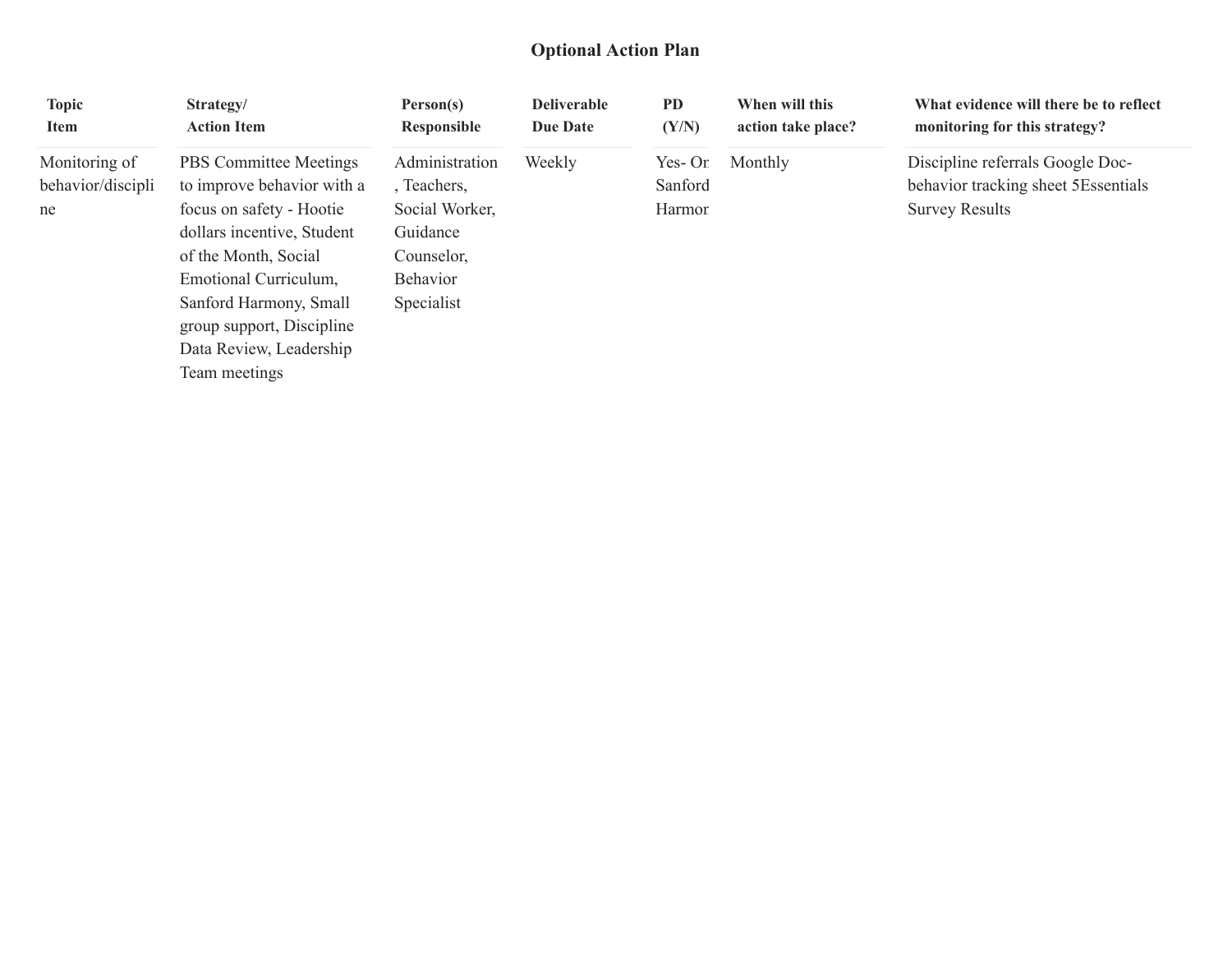## Elementary Essential Instructional Priority 3 – Skills for Future Ready Graduates

#### **Essential Instructional Priority #3: Skills for Future Ready Graduates**

Seminole County Public Schools will prepare each student for academic and job related success in the 21<sup>st</sup> century by offering rigorous learning environments.

- A. Demonstrate a growth mindset with high expectations for all learners.
- B. Provide opportunities for students to collaborate and develop personal and social responsibility.
- C. Develop expectations for success in college and careers for all students.

|                                                                   | Strategic Plan | Target |
|-------------------------------------------------------------------|----------------|--------|
| AO students enrolled in an advanced academic experience: Black    | B.2.7          | 100    |
| AO students enrolled in an advanced academic experience: Hispanic | B.2.7          | 100    |
| AO students enrolled in an advanced academic experience: ELL      | B.2.7          | 100    |
| <b>Digital Tools Earned</b>                                       |                | 95     |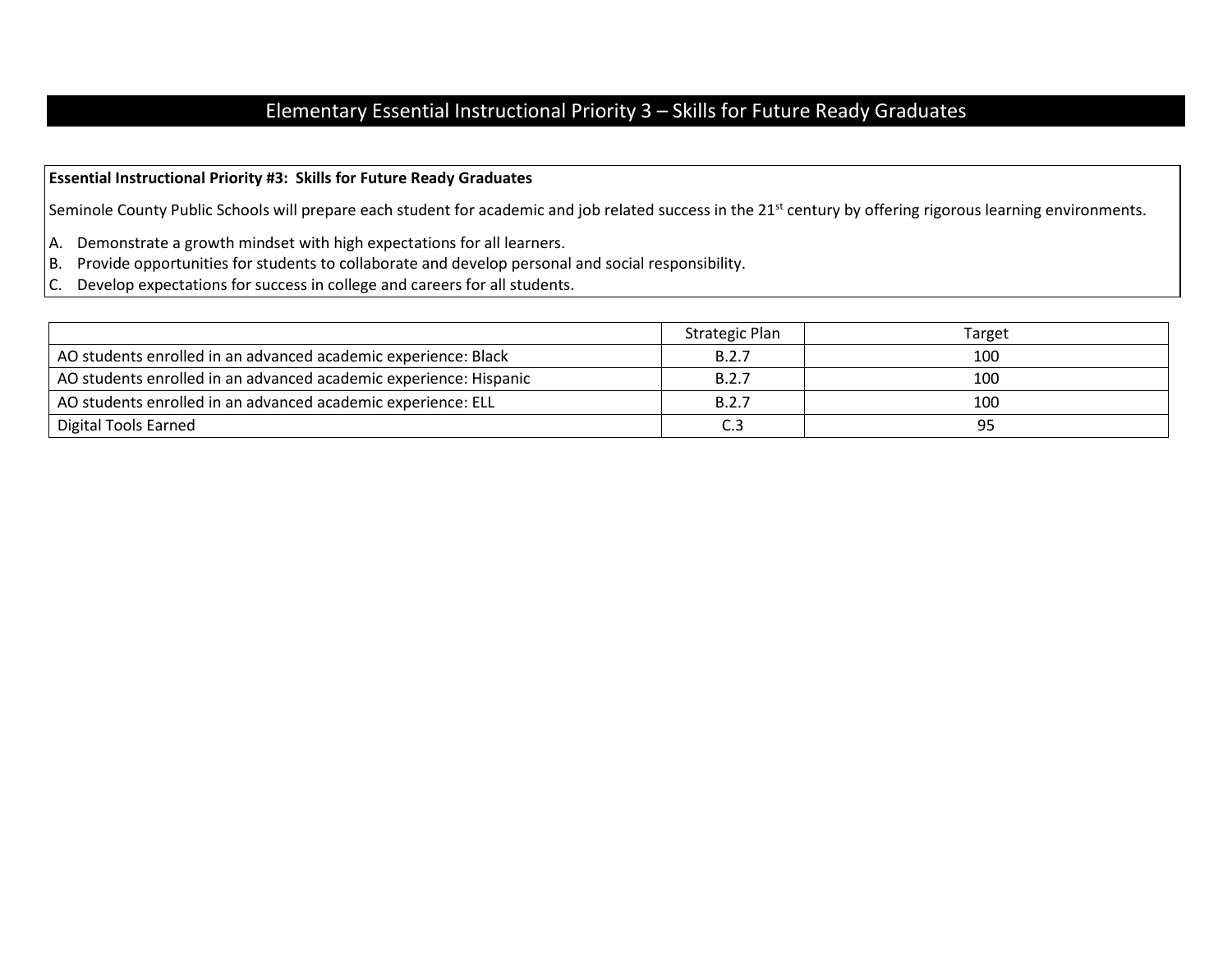## **Essential Instructional Priority 3 – Skills for Future Ready Graduates**

## **Advanced Opportunities and Monitoring Action Plan**

| Strategy/<br><b>Action Item</b>                | Person(s)<br><b>Responsible</b>                                                                                    | <b>Deliverable</b><br><b>Due Date</b> | <b>PD</b><br>(Y/N)<br>Y | When will this<br>action take place? | What evidence will there be to reflect<br>monitoring for this strategy?<br>Data Review and Analysis from<br>EdInsight, Academic progress monitoring,<br>iReady data, FSA data, AO Dashboard |  |
|------------------------------------------------|--------------------------------------------------------------------------------------------------------------------|---------------------------------------|-------------------------|--------------------------------------|---------------------------------------------------------------------------------------------------------------------------------------------------------------------------------------------|--|
| Identify AO students in Skyward                | Classroom Teachers,<br>Instructional Coaches,<br>Administration, Gifted<br>Resource Teacher,<br>Guidance Counselor | Quarterly                             |                         | Quarterly                            |                                                                                                                                                                                             |  |
| Identify AO students for academic<br>placement | Classroom Teachers,<br>Instructional Coaches,<br>Administration, Gifted<br>Resource Teacher,<br>Guidance Counselor | Quarterly                             | Y                       | Quarterly                            | Data Review and Analysis from<br>EdInsight, Academic progress monitoring,<br>iReady data, FSA data, AO Dashboard                                                                            |  |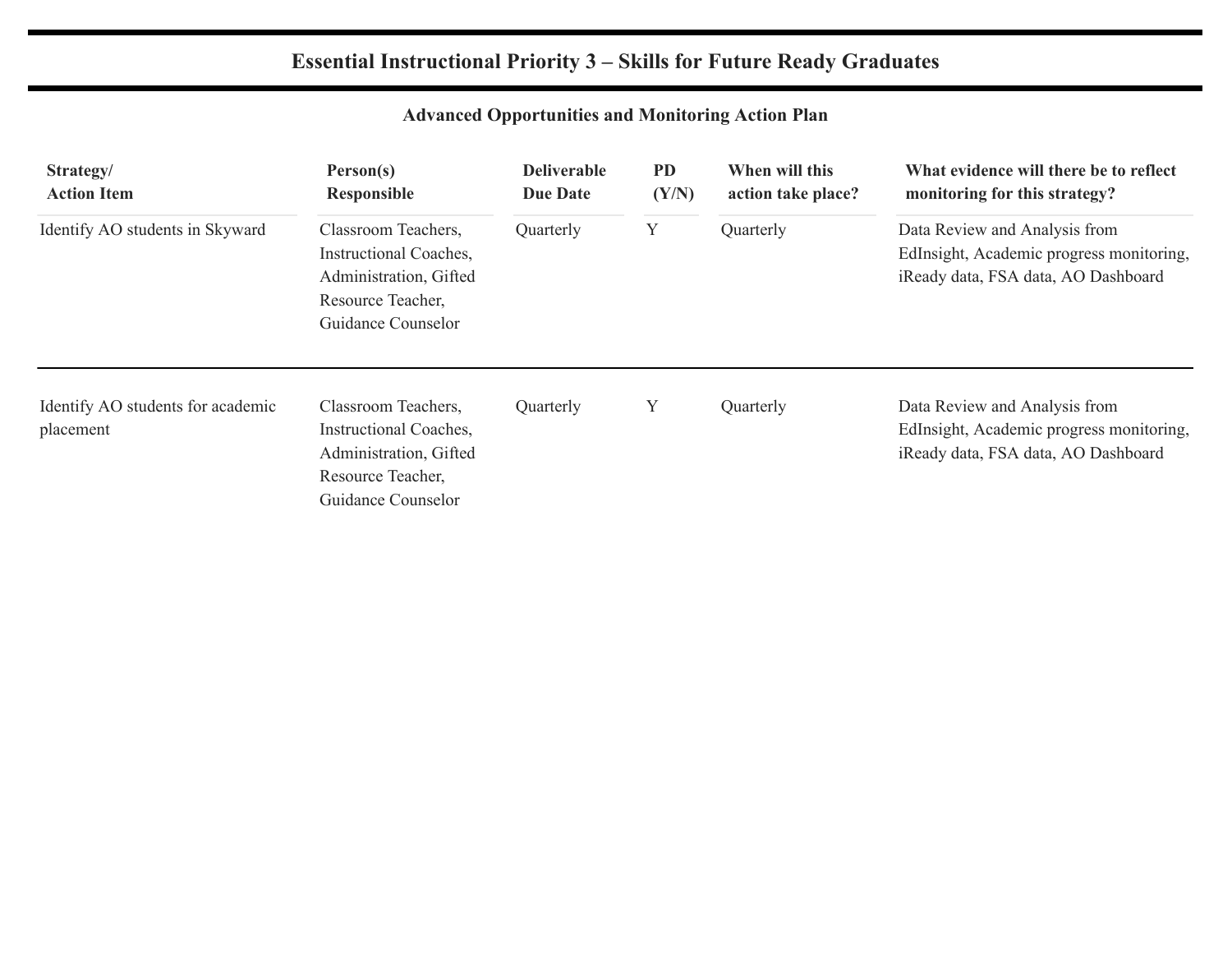## **Increasing the Number of Digital Tools Earned Action Plan**

| Strategy/<br><b>Action Item</b>                   | Person(s)<br><b>Responsible</b> | <b>Deliverable</b><br>Due Date | <b>PD</b><br>(Y/N) | When will this<br>action take place? | What evidence will there be to reflect<br>monitoring for this strategy?                                    |  |
|---------------------------------------------------|---------------------------------|--------------------------------|--------------------|--------------------------------------|------------------------------------------------------------------------------------------------------------|--|
| Utilize CS 2020 Framework<br>implementation       | <b>Classroom Teachers</b>       | Weekly                         |                    | Semester                             | Data Review, Academic progress<br>monitoring, Grade level PLC, Industry<br>certification exam passing rate |  |
| Programing/Multimedia essentials<br>practice test | Classroom Teachers              | Weekly                         | Y                  | Semester                             | Data Review, Academic progress<br>monitoring, Grade level PLC, Industry<br>certification exam passing rate |  |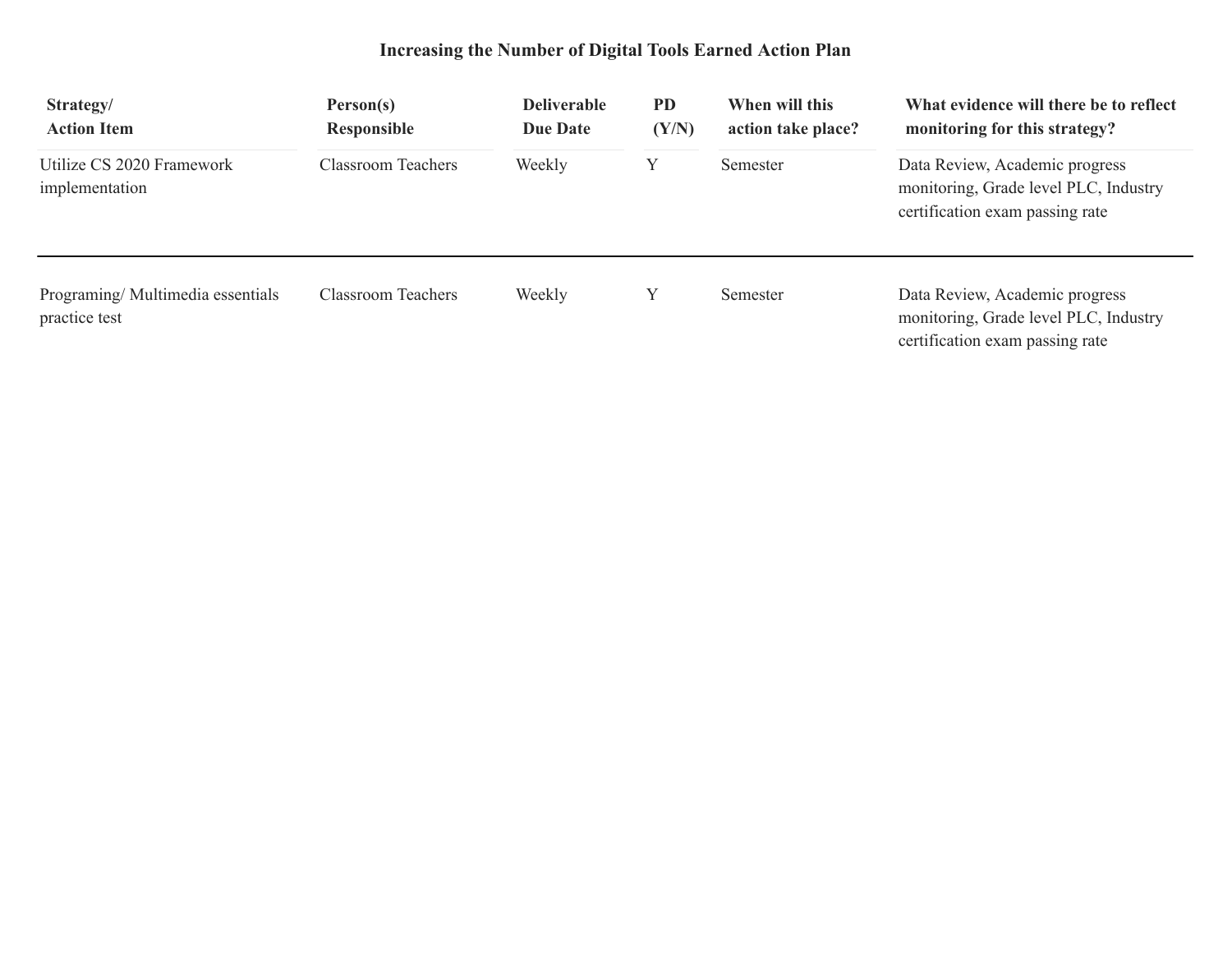#### **Every Student Succeeds Act Instructional Priorities**

The Every Student Succeeds Act (ESSA) was enacted by the US Department of Education in 2015 requiring each state to have a plan for ensuring the achievement of all students. ESSA requires the calculation of Federal Percent of Points Index (FPPI) that measures academic achievement of student subgroups. Florida's FPPI includes student achievement data associated with the Florida Accountability school grade components and English Language Proficiency progress as measured by the ACCESS for English Language Learners 2.0 assessment.

Schools with subgroups scoring below 42% of the points possible on the FPPI, must develop targeted support plans to accelerate learning for students in these subgroups.

*See data points in Quality Instruction for the subgroups listed below.*

#### **School has a subgroup scoring below 42% on the FPPI**

Yes

Finding(s):

Students with disabilities

#### **How will your school's culture and environment be monitored through the lens of behavior or discipline data?**

Engage the Class in Setting Behavior Expectations: To reach all students, the school must follow some core assumptions. The first is that early intervention is critical to preventing problems from getting out of control. Teachers include students in determining the class expectations. Students are encouraged to self-monitor and selfevaluate. Reflections include academic and behavioral feedback. Encourage Advanced Learners. Progress monitoring must be implemented to inform instruction. Students who are working at and above grade level are offered opportunities to remain actively engaged in accelerated learning. Project based, differentiated, and research-based lessons are available to students in all grade levels from kindergarten to fifth grade. Engage Parents with Positive Communication Opportunities: Communication must be promoted as a top priority. Parent involvement and real-time feedback on student data are essential parts of Forest City's plan to make 100% student learning gains in the 2021-2022 school year. Model and Promote Positive Behaviors. When in common areas, teachers provide opportunities for students to exhibit proper behaviors. Students associate teacher and staff approval with self-pride. Grade level teams instill personal responsibility in all students from kindergarten to fifth grade.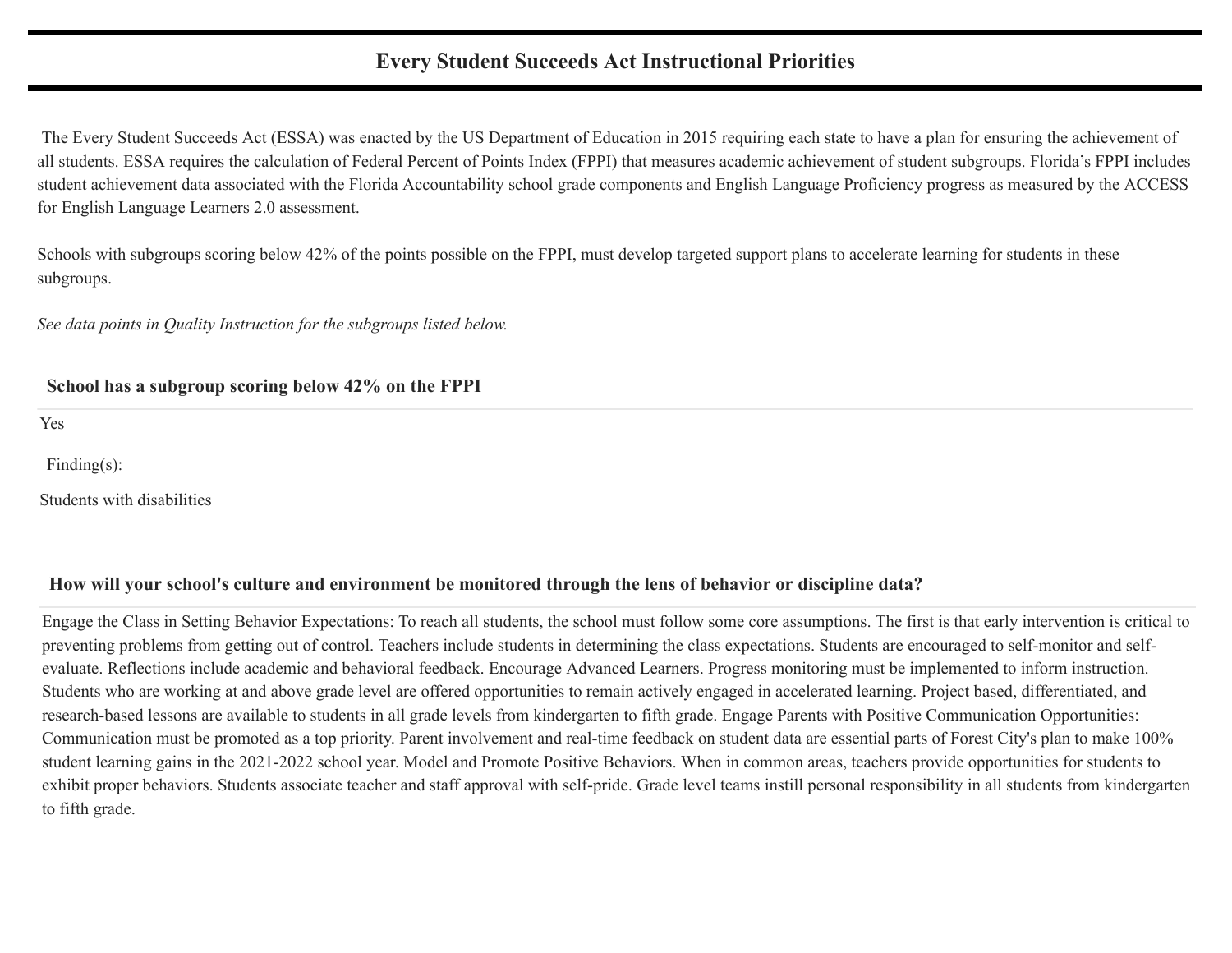#### **Action Plan**

## **1st Finding**

Students with disabilities

| Strategy/<br><b>Action Item</b>                                                                                                                                                                                                                                                        | Person(s)<br>Responsible               | <b>Deliverable Due</b><br>Date | <b>PD</b><br>(Y/N)                                                                                                                                                                                                                                                          | When will this action<br>take place? | What evidence will there be to reflect<br>monitoring for this strategy?                                                              |
|----------------------------------------------------------------------------------------------------------------------------------------------------------------------------------------------------------------------------------------------------------------------------------------|----------------------------------------|--------------------------------|-----------------------------------------------------------------------------------------------------------------------------------------------------------------------------------------------------------------------------------------------------------------------------|--------------------------------------|--------------------------------------------------------------------------------------------------------------------------------------|
| Y<br>Administration,<br>School personnel model strategies<br>On going<br><b>ESE</b> Teachers<br>and create opportunities for<br>students without disabilities to<br>socialize with SWDs in non-<br>academic contexts, (e.g., clubs,<br>common gathering areas, lunch,<br>pep rallies). |                                        | Weekly                         | All students are able to take part in<br>chorus, art club, cross country and other<br>programs offered throughout the school<br>year. We continue to work with the<br>classes of students with disabilities to<br>include them in field trips with specific<br>grade levels |                                      |                                                                                                                                      |
| Special education teacher are<br>available to observe students<br>during class and discuss<br>accommodations, modifications<br>or other appropriate supports for<br>these students with SST.                                                                                           | Administration,<br><b>ESE</b> Teachers | On going                       | Y                                                                                                                                                                                                                                                                           | Weekly                               | Elective teachers are aware of who the<br>students are with disabilities, and they<br>are made aware of the concerns when<br>needed. |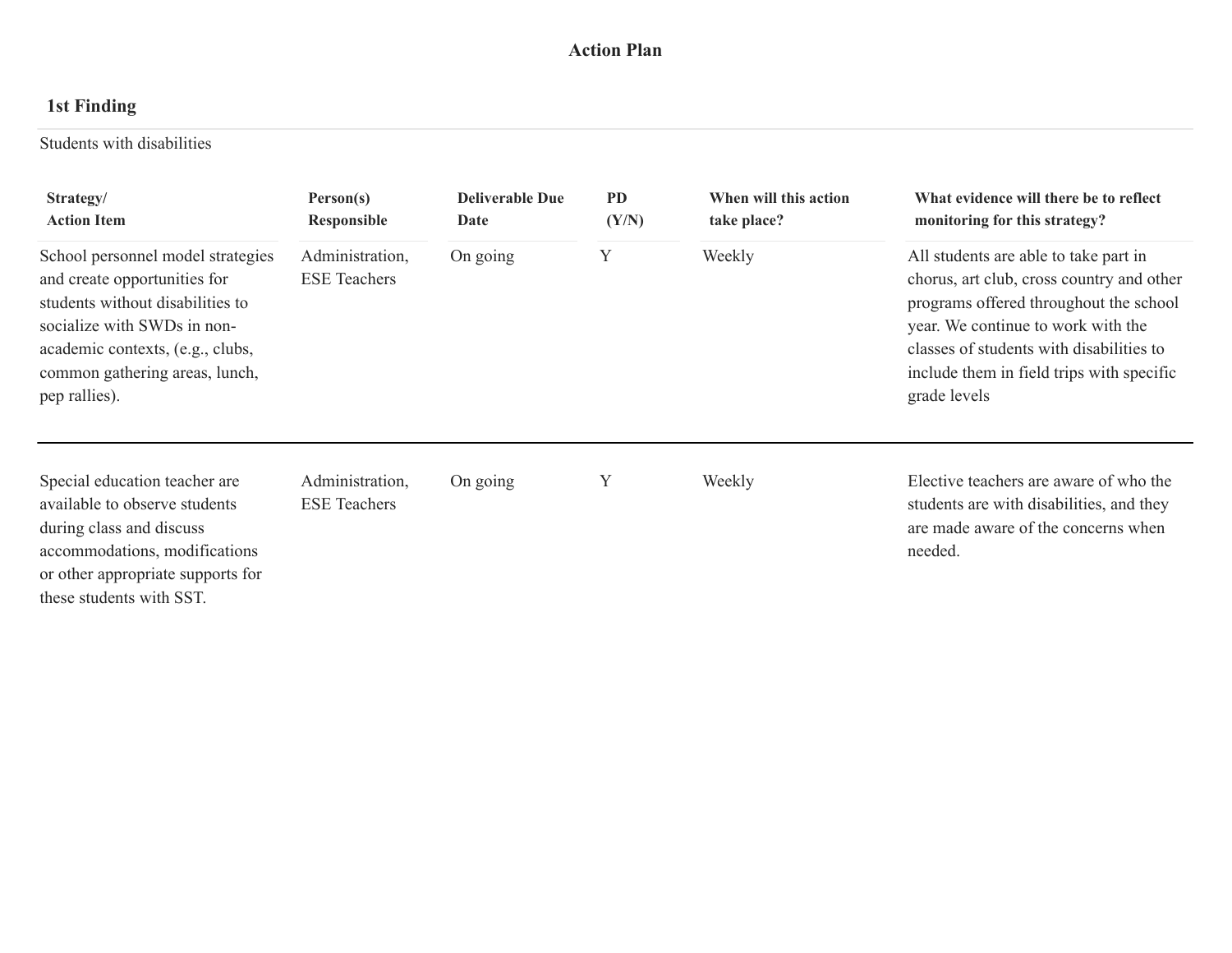#### Essential Instructional Priorities

#### **Best Practices for Inclusive Education (BPIE)**

- A. Supports implementation of improved inclusive practices for students with disabilities
- B. Designed to identify priority needs and organize resources
- C. Supports development of short and long term improvement strategies
- D. Aligns with the district level BPIE

Once every 3 years, each school shall complete a Best Practices in Inclusive Education (BPIE) assessment and include improvement efforts in the school district's exceptional student education policies and procedures. The d *the new BPIE is 3 years of less from the written date. § 1003.57, Florida Statutes*

| All SWDs have the same opportunities as typical peers to participate in all school-sponsored, non-<br>academic, age-appropriate activities | Partially Almost    |
|--------------------------------------------------------------------------------------------------------------------------------------------|---------------------|
| Specials, electives, and technical education teachers have regular opportunities to consult with special<br>education teachers.            | Partially Beginning |
| All special education teachers are collaborative members of a gen. ed. curriculum team                                                     | Partially Beginning |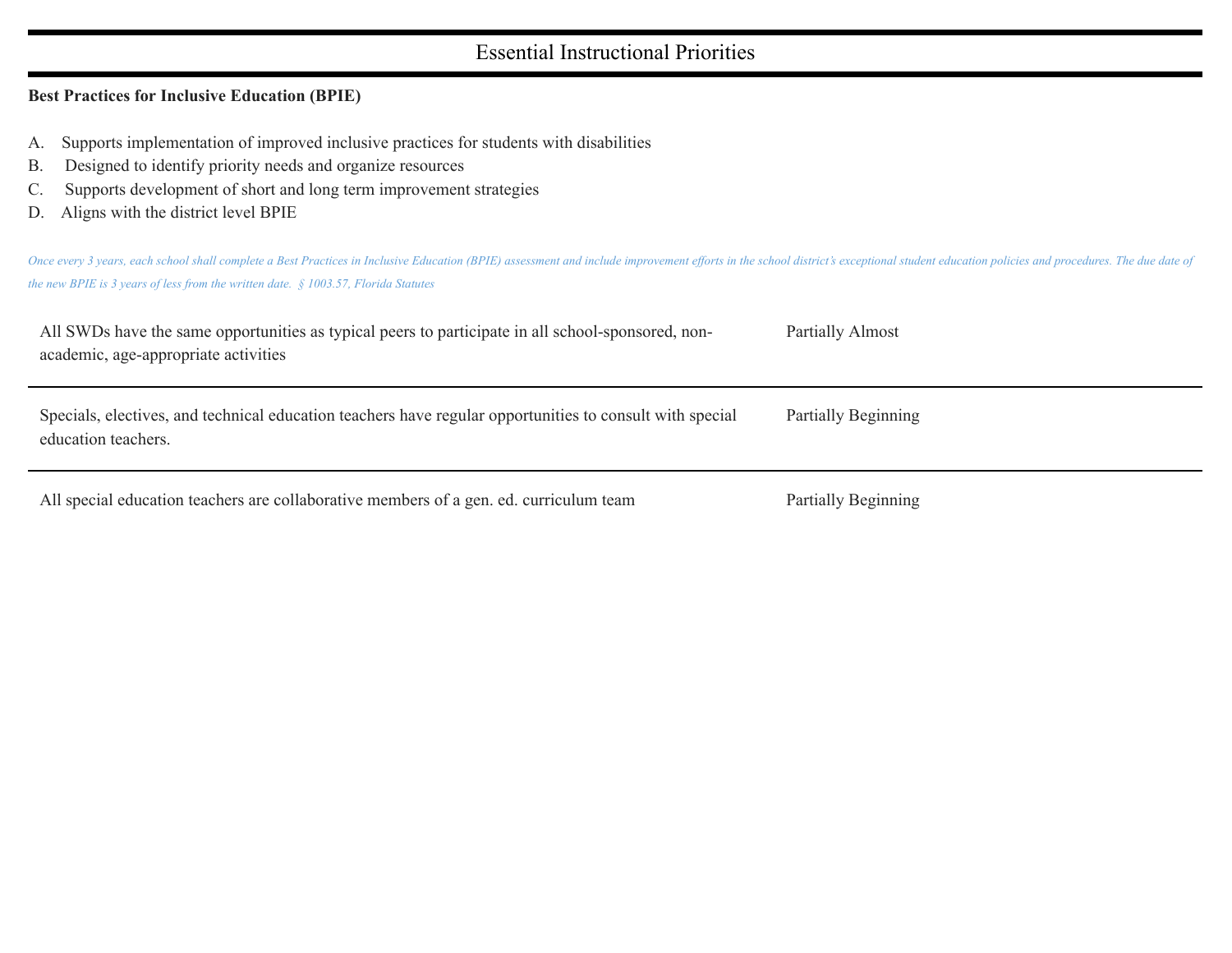#### **Action Plan**

#### **Indicator 1**

All SWDs have the same opportunities as typical peers to participate in all school-sponsored, non-academic, age-appropriate activities

| Strategy/<br>Action Item 1<br>School personnel model strategies and<br>create opportunities for students without<br>disabilities to socialize with SWDs in non-<br>academic contexts, (e.g., clubs, common<br>gathering areas, lunch, pep rallies).                                           | Person(s)<br>Responsible<br>Administration<br>,ESE Teachers | Deliverable<br>Due Date<br>On going | <b>PD</b><br>(Y/N)<br>Y-PD a<br><b>PLC</b><br>meeting | When will this action<br>take place?<br>Weekly | What evidence will there be to reflect monitoring for<br>this strategy?<br>All students are able to take part in chorus, art club, cross<br>country and other programs offered throughout the school<br>year. We continue to work with the classes of students<br>with disabilities to include them in field trips with specific<br>grade levels. |
|-----------------------------------------------------------------------------------------------------------------------------------------------------------------------------------------------------------------------------------------------------------------------------------------------|-------------------------------------------------------------|-------------------------------------|-------------------------------------------------------|------------------------------------------------|---------------------------------------------------------------------------------------------------------------------------------------------------------------------------------------------------------------------------------------------------------------------------------------------------------------------------------------------------|
| All SWDs have access to all school<br>facilities and nonacademic activities. •<br>Supports, such as adaptive equipment, band<br>instruments and communication devices,<br>are provided so that SWDs can fully<br>participate in the same activities as those<br>students without disabilities | Administration<br>,ESE Teachers                             | On going                            | Y-PD a<br><b>PLC</b><br>meeting                       | Weekly                                         | All students are able to take part in chorus, art club, cross<br>country and other programs offered throughout the school<br>year. We continue to work with the classes of students<br>with disabilities to include them in field trips with specific<br>grade levels.                                                                            |
| Case managers monitor the participation of<br>SWDs in non-academic activities.                                                                                                                                                                                                                | Administration<br>,ESE teachers                             | On going                            | Y-PD a<br><b>PLC</b><br>meeting                       | Weekly                                         | All students are able to take part in chorus, art club, cross<br>country and other programs offered throughout the school<br>year. We continue to work with the classes of students<br>with disabilities to include them in field trips with specific<br>grade levels.                                                                            |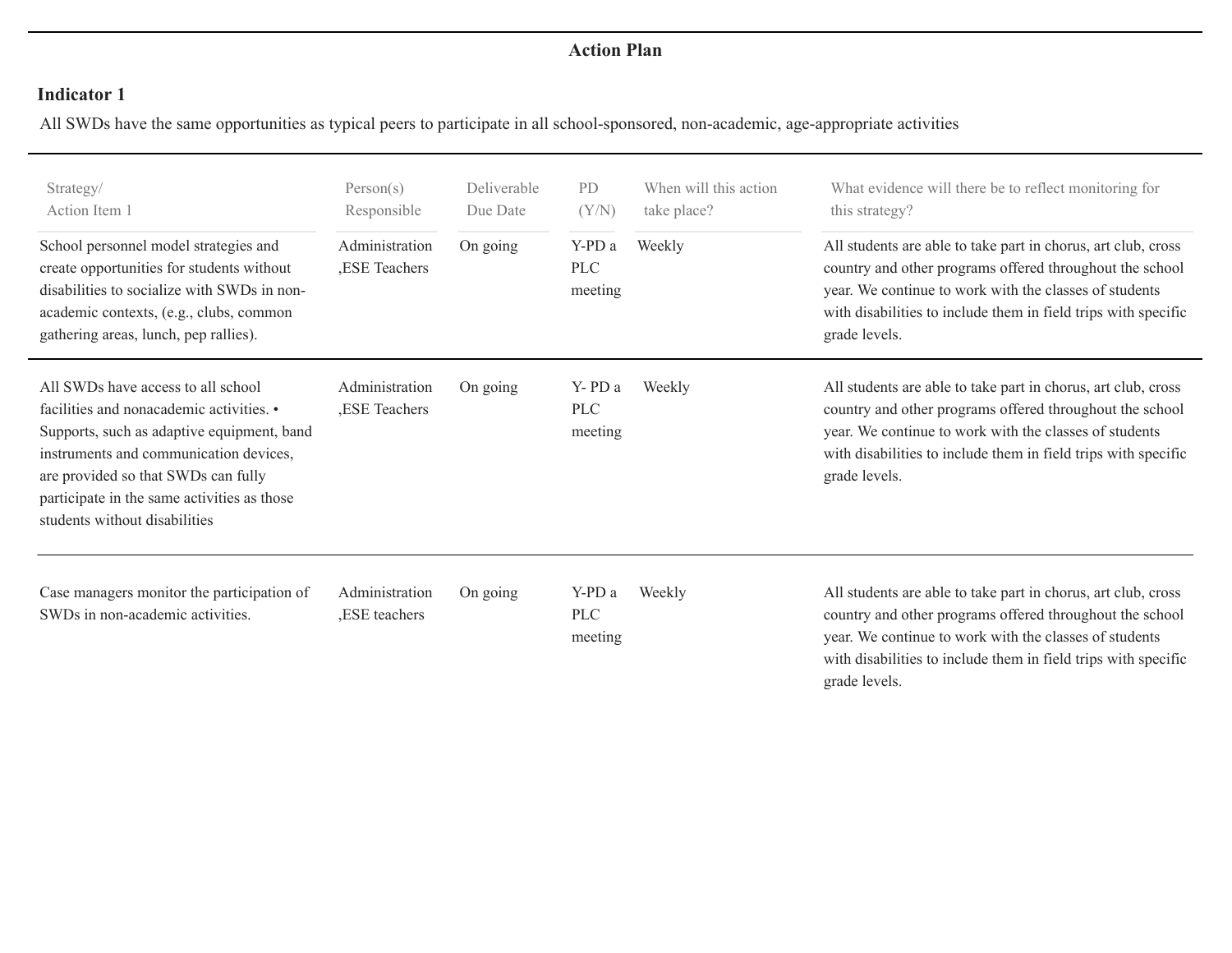#### **Indicator 2**

Specials, electives, and technical education teachers have regular opportunities to consult with special education teachers.

| Strategy/<br>Action Item<br>ESE teachers and support services<br>personnel solicit feedback from specials,<br>electives or CTE teachers to determine the<br>effectiveness of instructional<br>accommodations or modifications. | Person(s)<br>Responsible<br>Administration<br>, ESE Teachers | Deliverable<br>Due Date<br>On going | P <sub>D</sub><br>(Y/N)<br>Y-PD a<br><b>PLC</b><br>meeting | When will this action<br>take place?<br>Weekly | What evidence will there be to reflect monitoring for<br>this strategy?<br>Elective teachers are aware of who the students are with<br>disabilities and they are made aware of the concerns when<br>needed. |
|--------------------------------------------------------------------------------------------------------------------------------------------------------------------------------------------------------------------------------|--------------------------------------------------------------|-------------------------------------|------------------------------------------------------------|------------------------------------------------|-------------------------------------------------------------------------------------------------------------------------------------------------------------------------------------------------------------|
| The ESE teachers provide monthly updates<br>with specific student information,<br>instructional strategies and/or useful<br>articles to teachers                                                                               | Administration<br>, ESE Teachers                             | On going                            | Y-PD a<br><b>PLC</b><br>meeting                            | Weekly                                         | Elective teachers are aware of who the students are with<br>disabilities and they are made aware of the concerns when<br>needed.                                                                            |
| Special education teacher are available to<br>observe students during class and discuss<br>accommodations, modifications or other<br>appropriate supports for these students with<br>SST.                                      | Administration<br>, ESE Teachers                             | On going                            | Y-PD a<br><b>PLC</b><br>meeting                            | Weekly                                         | Elective teachers are aware of who the students are with<br>disabilities and they are made aware of the concerns when<br>needed.                                                                            |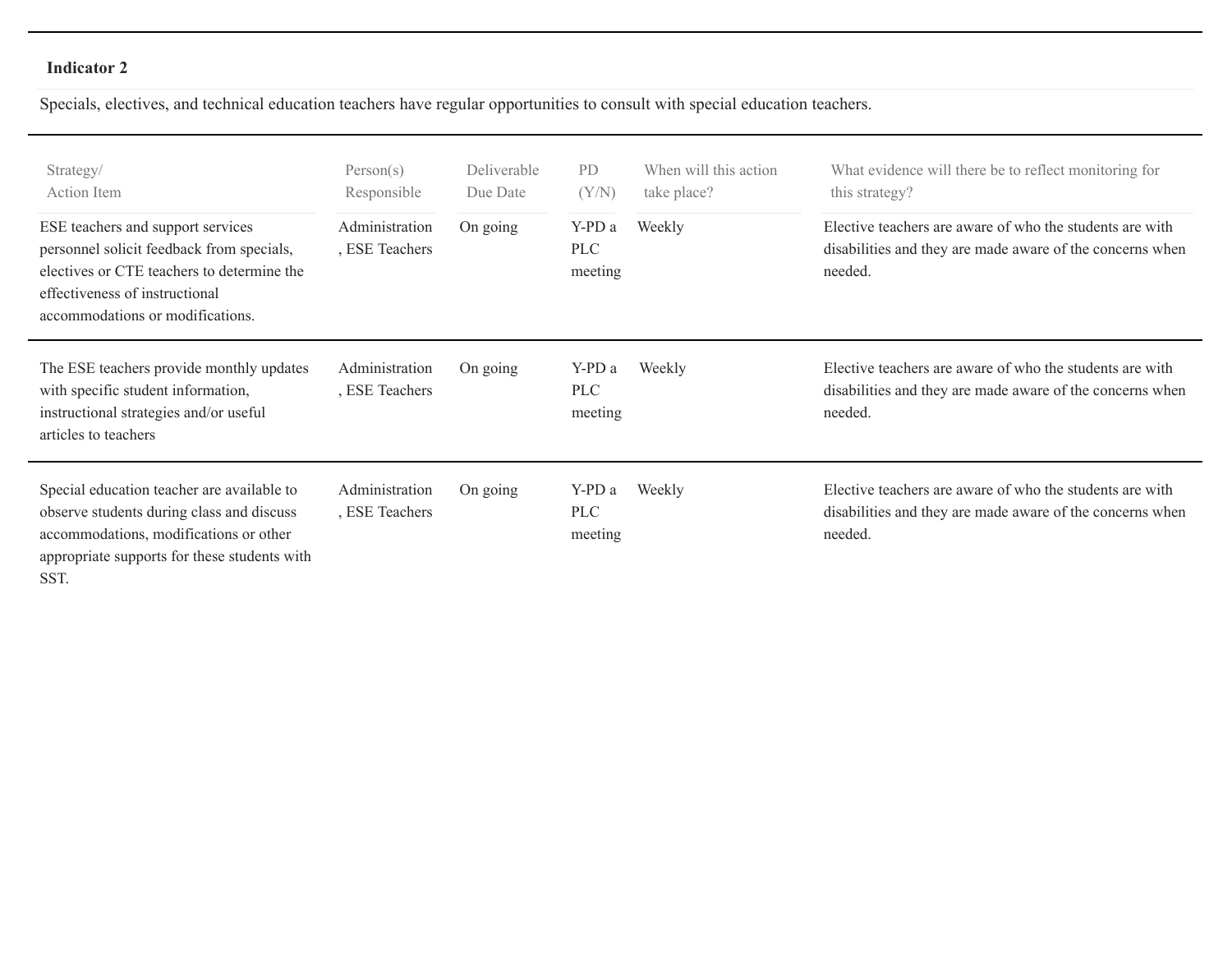#### **Indicator 3**

## All special education teachers are collaborative members of a gen. ed. curriculum team

| Strategy/<br>Action Item<br>Special education teachers collaborate with<br>general education teachers to share and<br>implement instructional decisions made by<br>the team. | Person(s)<br>Responsible<br>Administration<br>, ESE Teachers | Deliverable<br>Due Date<br>On going | P <sub>D</sub><br>(Y/N)<br>Y-PD a<br><b>PLC</b><br>meeting | When will this action<br>take place?<br>Weekly | What evidence will there be to reflect monitoring for<br>this strategy?<br>Special education teachers are not assigned a specific<br>grade level, however they attend school wide professional<br>development and grade level PLCs when applicable. |
|------------------------------------------------------------------------------------------------------------------------------------------------------------------------------|--------------------------------------------------------------|-------------------------------------|------------------------------------------------------------|------------------------------------------------|-----------------------------------------------------------------------------------------------------------------------------------------------------------------------------------------------------------------------------------------------------|
| Special and general education teachers<br>meet regularly to share information on<br>curriculum and individual student support<br>needs                                       | Administration<br>, ESE Teachers                             | On going                            | Y-PD a<br><b>PLC</b><br>meeting                            | Weekly                                         | Special education teachers are not assigned a specific<br>grade level, however they attend school wide professional<br>development and grade level PLCs when applicable.                                                                            |
| FCE elementary school special education<br>teacher are active members of all grade<br>level teams.                                                                           | Administration<br>, ESE Teachers                             | On going                            | Y-PD a<br><b>PLC</b><br>meeting                            | Weekly                                         | Special education teachers are not assigned a specific<br>grade level, however they attend school wide professional<br>development and grade level PLCs when applicable.                                                                            |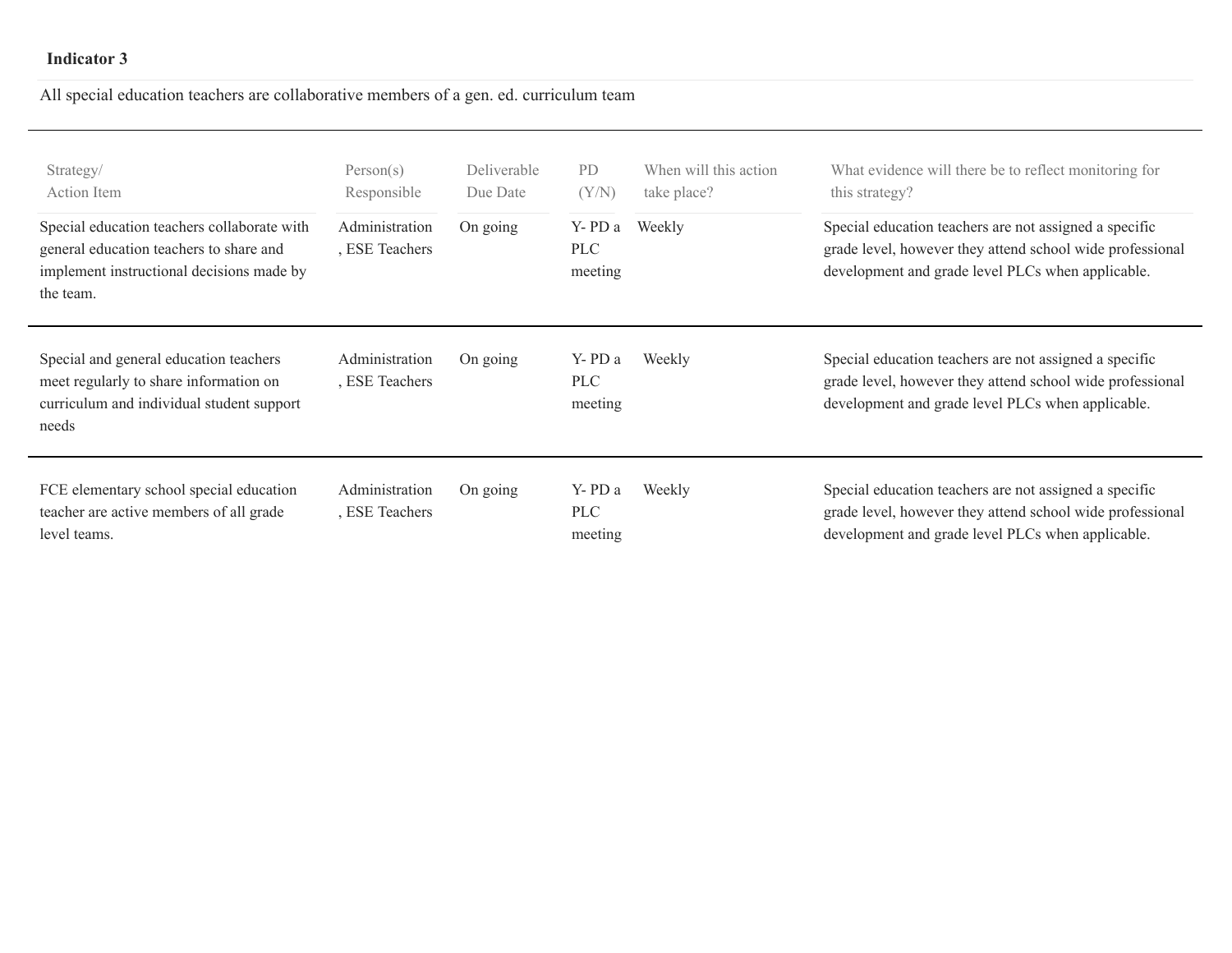# **Professional Development Plan**

| PD<br>Activity<br>iReady - Data Tracking 1           | <b>SIP</b><br>Priority<br>1 | Date or<br>Schedule<br>10/9/21 | Impact on improved instruction<br>and use of assessment data<br>Instructional                                                                                                                                                                                                                   | PD<br>Participants<br>Teachers k-5 | # Anticipated<br>Participants<br>80 | Position(s)<br>Responsible<br>Administration,<br>Coaches, Teachers |
|------------------------------------------------------|-----------------------------|--------------------------------|-------------------------------------------------------------------------------------------------------------------------------------------------------------------------------------------------------------------------------------------------------------------------------------------------|------------------------------------|-------------------------------------|--------------------------------------------------------------------|
| LLI Reading Intervention Program                     |                             | 9/20/21                        | Reading Intervention                                                                                                                                                                                                                                                                            | Grades k-5                         | 60                                  | Admin, Coaches,<br>Teachers                                        |
| Differentiated instruction K-5                       | 1                           | Fall 2021                      | Tailoring instruction to meet<br>individual needs. Teachers will<br>learn how to differentiate content,<br>process, products, the learning<br>environment and flexible grouping<br>to ensure a successful approach to<br>instruction.                                                           | Teachers K-5                       | 50                                  | Admin, Instructional<br>Coaches                                    |
| Intervention grouping using data                     | -1                          | 9/10/2021                      | Instructional                                                                                                                                                                                                                                                                                   | PLC All grade<br>levels            | 55                                  | Admin., Coaches,<br>Teachers                                       |
| Improving Collaborative Opportunities<br>through PLC |                             | Fall 2021                      | The goal of collective inquiry<br>within a PLC is to build shared<br>knowledge by utilizing new<br>methods of teaching and<br>examining best practices. This<br>allows both new and experienced<br>teachers to contribute to the<br>decision-making process and<br>employ their teaching style. | Teachers K-5                       | 50                                  | Admin, Instructional<br>Coaches                                    |